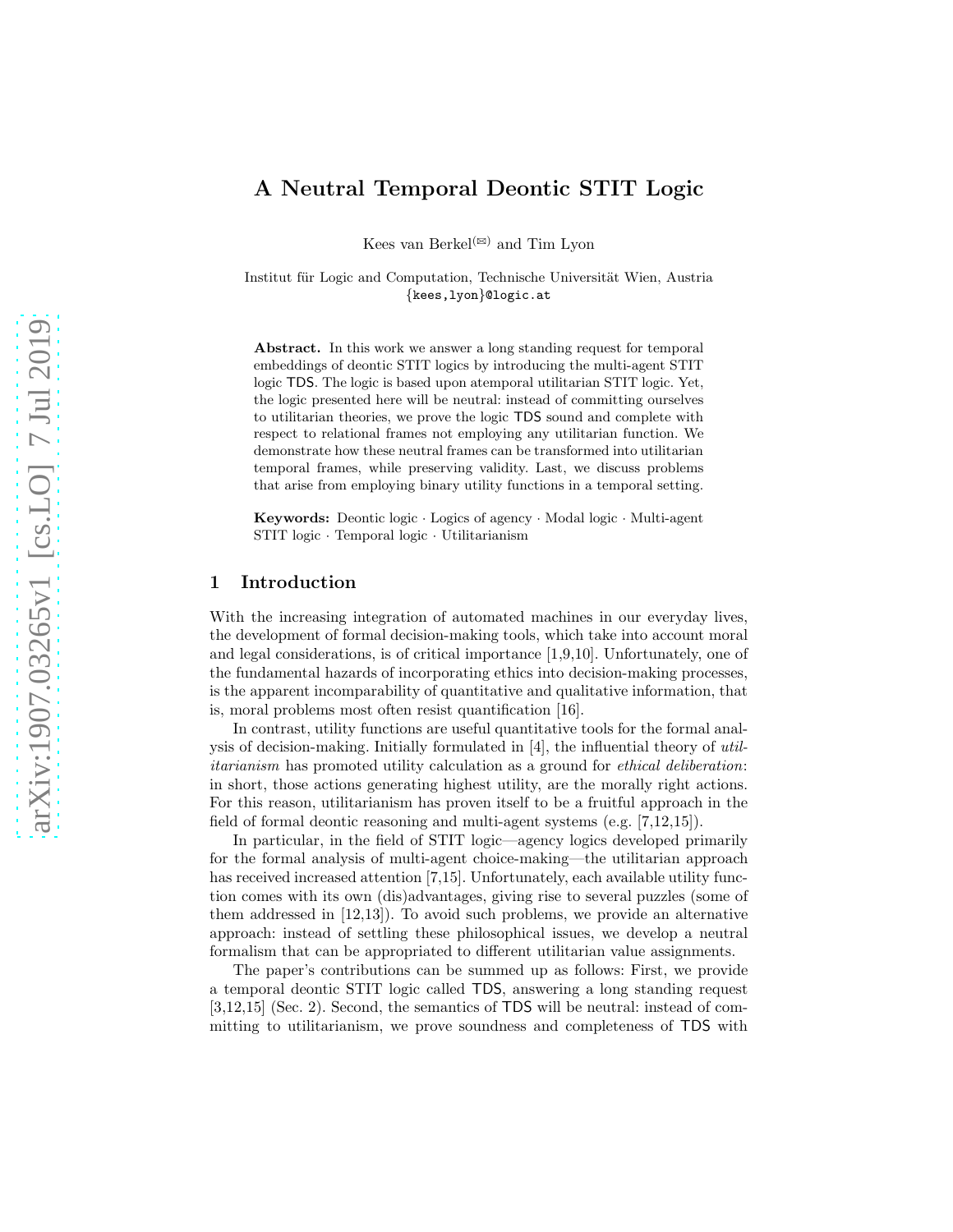respect to relational frames not employing any utilitarian function (Sec. [3\)](#page-4-0). This approach extends the results in [\[2](#page-12-4)[,11,](#page-13-6)[14\]](#page-13-7) by showing that TDS can be characterized without using the traditional  $BT+AC$  structures (cf. [\[3\]](#page-12-3)). Third, we show how neutral TDS frames can be transformed into a variety of utilitarian frames, while preserving validity (Sec. [4\)](#page-6-0). Last, we discuss the philosophical ramifications of employing available utility functions in the extended, temporal setting.

# <span id="page-1-0"></span>2 A Neutral Temporal Deontic STIT Logic

In this section, we introduce the language, semantics, and axiomatization of the temporal deontic STIT logic TDS. In particular, we provide neutral relational frames characterizing the logic, which omit mention of specific utility functions. The logic will bring together atemporal deontic STIT logic, presented in [\[15\]](#page-13-4), and the temporal STIT logic from [\[14\]](#page-13-7).

**Definition 1 (The Language**  $\mathcal{L}_{TDS}$ **).** Let  $Ag = \{1, 2, ..., n\}$  be a finite set of agent labels and let  $Var = \{p_1, p_2, p_3...\}$  be a countable set of propositional variables. The language  $\mathcal{L}_{\text{TDS}}$  is given by the following BNF grammar:

$$
\phi ::= p | \neg \phi | \phi \land \phi | \Box \phi | [i] \phi | [Ag] \phi | \mathsf{G} \phi | \mathsf{H} \phi | \otimes_i \phi
$$

where  $i \in Ag$  and  $p \in Var$ .

The logical connectives disjunction  $\vee$ , implication  $\rightarrow$ , and bi-conditional  $\leftrightarrow$  are defined in the usual way. Let  $\perp$  be defined as  $p \wedge \neg p$  and define  $\top$  to be  $p \vee \neg p$ . The language consists of single agent  $STIT$  operators  $[i]$ , which are choice-operators describing that 'agent i sees to it that', and the grand coalition operator  $[Ag]$ , expressing 'the grand coalition of agents sees to it that'. Furthermore, it contains a settledness operator  $\Box$ , which holds true of a formula that is settled true at a moment, and thus, holds true regardless of the choices made by any of the agents. The operators G and H have, respectively, the usual temporal interpretation 'always going to be' and 'always has been'. Last, the operator  $\otimes_i$  expresses 'agent i ought to see to it that'. We define  $\Diamond$ ,  $\langle i \rangle$ ,  $\langle Ag \rangle$  and  $\ominus_i$  as the *duals* of  $\square$ , [i], [Ag] and  $\otimes_i$ , respectively (i.e.  $\diamondsuit\phi$  iff  $\neg\Box\neg\phi$ , etc.). Furthermore, let  $\mathsf{F}\phi$  iff  $\neg \mathsf{G} \neg \phi$  and  $\mathsf{P}\phi$  iff  $\neg \mathsf{H} \neg \phi$ , expressing ' $\phi$  holds somewhere in the future' and ' $\phi$  holds somewhere in the past', respectively. Finally, deliberative STIT and deliberative ought are obtained accordingly:  $[i]_d \phi$  iff  $[i] \phi \wedge \Diamond \neg \phi$  and  $\otimes_i^d \phi$  iff  $\otimes_i \phi \wedge \Diamond \neg \phi$ . For a discussion of these operators we refer to [\[12](#page-13-3)[,14\]](#page-13-7).

In line with [\[2,](#page-12-4)[5,](#page-12-5)[11](#page-13-6)[,14\]](#page-13-7), we provide relational frames for TDS instead of introducing the traditionally employed, BT+AC frames (cf. [\[3\]](#page-12-3)). Explanations of the individual frame properties of Def. [2](#page-1-1) can be found below.

<span id="page-1-1"></span>Definition 2 (Relational TDS Frames and Models). A TDS-frame is defined as a tuple  $F = (W, \mathcal{R}_{\Box}, \{ \mathcal{R}_{[i]} \mid i \in Ag \}, \mathcal{R}_{[Ag]}, \mathcal{R}_{\mathsf{G}}, \mathcal{R}_{\mathsf{H}}, \{ \mathcal{R}_{\otimes_i} \mid i \in Ag \}).$  Let  $\mathcal{R}_{[\alpha]}(w) := \{v \in W | (w, v) \in R_{[\alpha]}\}$  for  $[\alpha] \in \mathsf{Boxes}$  where  $\mathsf{Boxes} := \{\Box, \mathsf{G}, \mathsf{H}, [Ag]\} \cup$  $\{[i] \mid i \in Ag\} \cup \{\otimes_i \mid i \in Ag\}$ . Let W be a non-empty set of worlds  $w, v, u...$  s.t.: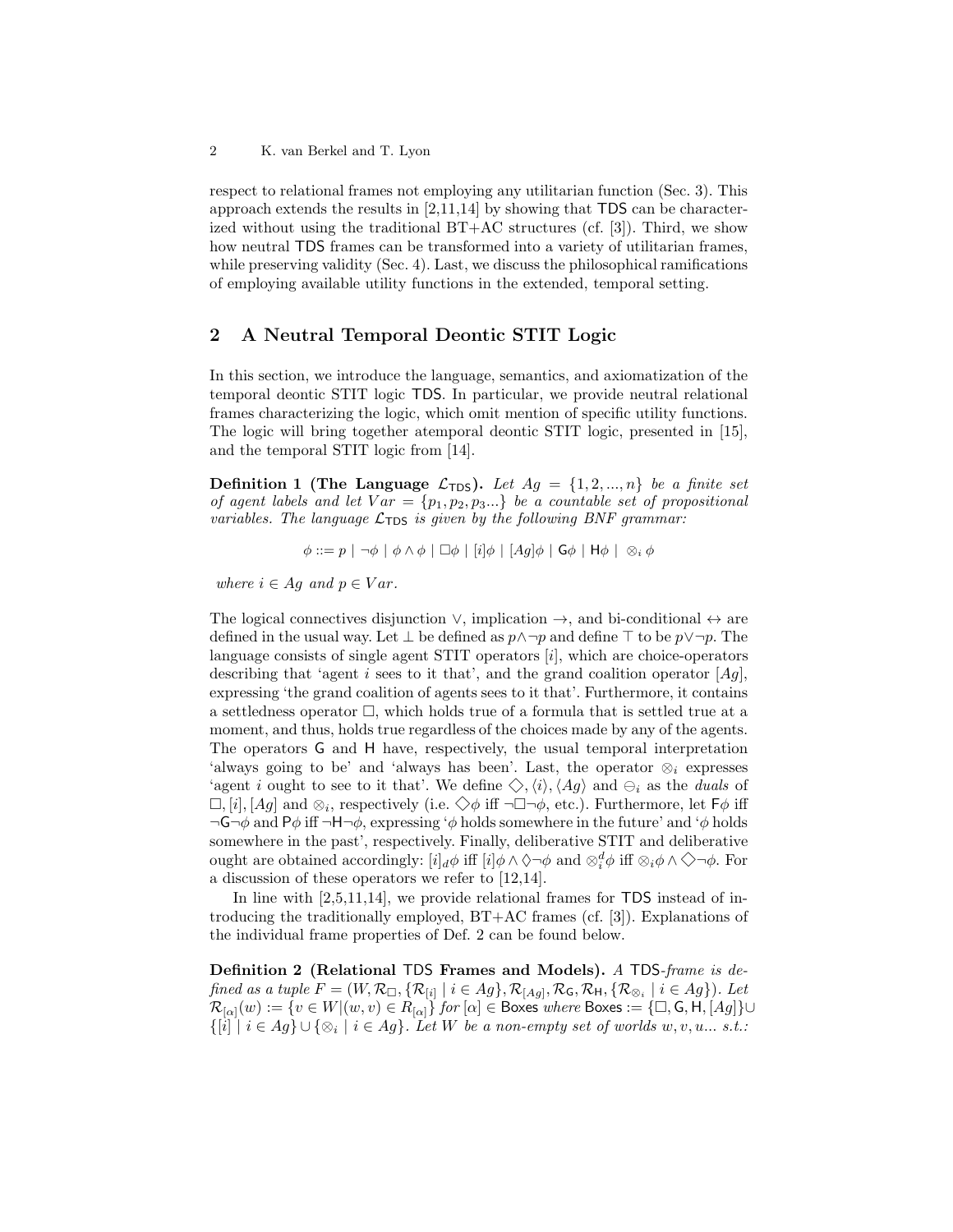- ► For all  $i \in Ag$ ,  $\mathcal{R}_{\Box}, \mathcal{R}_{[i]}, \mathcal{R}_{[Ag]} \subseteq W \times W$  are equivalence relations such that:  $(C1)$   $\mathcal{R}_{[i]} \subseteq \mathcal{R}_{\Box}.$ 
	- (C2) For all  $u_1, ..., u_n \in W$ , if  $\mathcal{R}_{\Box} u_i u_j$  for all  $1 \leq i, j \leq n$ , then  $\bigcap_i \mathcal{R}_{[i]}(u_i) \neq \emptyset.$
	- (C3) For all  $w \in W$ ,  $\mathcal{R}_{[Ag]}(w) \subseteq \bigcap_{i \in Ag} \mathcal{R}_{[i]}(w)$ .
- $\blacktriangleright$  R<sub>G</sub>  $\subseteq$  W  $\times$  W is a transitive and serial binary relation and R<sub>H</sub> is the converse of  $\mathcal{R}_G$ , such that:
	- (T4) For all  $w, u, v \in W$ , if  $\mathcal{R}_{\mathsf{G}} wu$  and  $\mathcal{R}_{\mathsf{G}} wv$ , then  $\mathcal{R}_{\mathsf{G}} u v$ ,  $u = v$ , or  $\mathcal{R}_{\mathsf{G}}vu.$
	- (T5) For all  $w, u, v \in W$ , if  $\mathcal{R}_H w u$  and  $\mathcal{R}_H w v$ , then  $\mathcal{R}_H u v$ ,  $u = v$ , or  $\mathcal{R}_{\mathsf{H}}vu$ .
	- (T6)  $\mathcal{R}_{\mathsf{G}} \circ \mathcal{R}_{\Box} \subseteq \mathcal{R}_{[Ag]} \circ \mathcal{R}_{\mathsf{G}}$  (relation composition  $\circ$  is defined as usual).
	- (T7) For all  $w, u \in W$ , if  $u \in \mathcal{R}_{\Box}(w)$ , then  $u \notin \mathcal{R}_{\mathsf{G}}(w)$ .
- ► For all  $i \in Ag$ ,  $\mathcal{R}_{\otimes_i} \subseteq W \times W$  are binary relations such that:
	- (D8)  $\mathcal{R}_{\otimes_i} \subseteq \mathcal{R}_{\Box}.$
	- (D9) For all  $w \in W$  there exists a  $v \in W$  such that  $\mathcal{R}_{\Box} w v$  and for all  $u \in W$ , if  $\mathcal{R}_{[i]}vu$  then  $\mathcal{R}_{\otimes_i}wu$ .
	- (D10) For all  $w, v, u, z \in W$ , if  $\mathcal{R}_{\Box} wv, \mathcal{R}_{\Box} wu$  and  $\mathcal{R}_{\otimes_i}uz$ , then  $\mathcal{R}_{\otimes_i}vz$ .
	- (D11) For all  $w, v \in W$ , if  $\mathcal{R}_{\otimes_i} wv$  then there exists  $u \in W$  s.t.  $\mathcal{R}_{\Box} wu$ ,  $\mathcal{R}_{[i]}uv$ , and for all  $z \in W$ , if  $\mathcal{R}_{[i]}uz$  then  $\mathcal{R}_{\otimes_i}wz$ .

A TDS-model is a tuple  $M = (F, V)$  where F is a TDS-frame and V is a valuation mapping propositional variables to subsets of W, i.e.  $V: Var \rightarrow \mathcal{P}(W)$ .

We label the properties of Def. [2](#page-1-1) referring to choice  $(Ci)$ , those relating to temporal aspects (Ti), and those capturing deontic properties (Di). Observe that, since  $\mathcal{R}_{\Box}$  is an equivalence relation, we obtain equivalence classes  $\mathcal{R}_{\Box}(w) = \{v \mid (w, v) \in \mathcal{R}_{\Box}\}.$  Furthermore, by condition (C1) we know that  $\mathcal{R}_{[i]}$ is an equivalence relation partitioning the equivalence classes of  $\mathcal{R}_{\Box}$ . We call  $\mathcal{R}_{\Box}(w)$  a moment and for each v in a moment  $\mathcal{R}_{\Box}(w)$ , we refer to  $\mathcal{R}_{[i]}(v)$  as a *choice-cell* for agent i at moment  $\mathcal{R}_{\Box}(w)$ . In the following, we shall frequently refer to moments and choices in the above sense. Condition  $(C2)$  captures the pivotal independence of agents principle for STIT logics, ensuring that at every moment, any combination of different agents' choices is consistent: i.e., simultaneous choices are independent (see [\[3,](#page-12-3) 7C.4]). (C3) ensures that all agents acting together is a necessary condition for the grand coalition of agents acting.[1](#page-2-0)

The conditions on  $\mathcal{R}_G$  and  $\mathcal{R}_H$  establish that the frames we consider are irreflexive, temporal orderings of moments. Properties (T4) and (T5) guarantee that histories—i.e., maximally ordered paths of worlds passing through moments—are linear. Condition  $(T6)$  ensures the STIT principle of no choice

<span id="page-2-0"></span><sup>1</sup> In future work, we aim to study condition (C3) strengthened to equality, as in [\[14\]](#page-13-7). In such a setting, showing completeness with respect to our axiomatization for TDS (Def. [4\)](#page-3-0) proves to be more challenging; one must prove that each TDS-frame can be transformed into a frame (satisfying the same formulae) with condition (C3) strengthened to equality.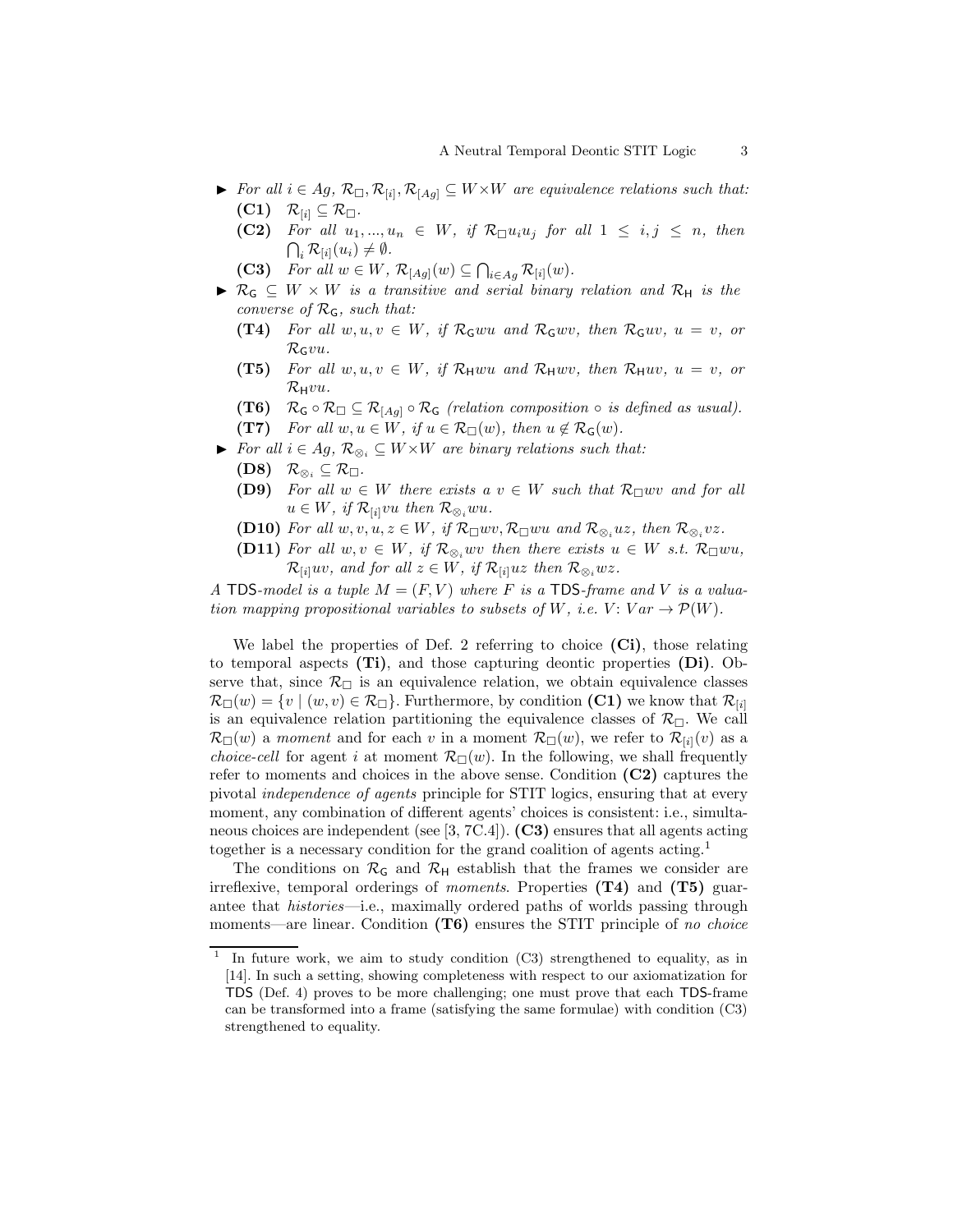between undivided histories: if two time-lines remain undivided at the next moment, no agent has a choice that realizes one time-line and excludes the other (see [\[3,](#page-12-3) 7C.3] for a discussion). Consequently, this principle also ensures that the ordering of moments is linearly closed with respect to the past and allows for branching with respect to the future: i.e., TDS-frames are treelike. Last, (T7) ensures the temporal irreflexivity of moments; i.e., the future excludes the present. For an elaborate discussion of the temporal frame conditions we refer to [\[14\]](#page-13-7).

The criteria  $(D8)-(D11)$  guarantee an essentially agentive characterization of the obligation operator  $\otimes_i$  (cf. the impartial 'ought to be' operator in [\[12\]](#page-13-3)). Condition (D8) ensures that ideal worlds are confined to moments: i.e., the ideal worlds accessible at a moment neither lie in the future nor in the past. (D9) ensures that, for each agent there is at every moment a choice available that is an ideal choice (cf. the corresponding 'ought implies can' axiom A14). Furthermore, (D10) expresses that, for each agent, if a world is ideal from the perspective of a particular world at a moment, that world is ideal from the perspective of any world at that moment: i.e., ideal worlds do not change when regarded from different perspectives at a moment. Condition, (D11) captures the idea that every ideal world extends to a complete ideal choice: i.e., no choice contains both ideal and non-ideal worlds. Last, note that conditions (C2) and (D9) together ensure that every combination of distinct agents' ideal choices is also non-empty.

<span id="page-3-1"></span>**Definition 3 (Semantics for**  $\mathcal{L}_{\text{TDS}}$ **).** Let M be a TDS-model and let  $w \in W$ of M. The satisfaction of a formula  $\phi \in \mathcal{L}_{\text{TDS}}$  in M at w is defined accordingly:

| 1. $M, w \models p$ iff $w \in V(p)$<br>2. $M, w \models \neg \phi \text{ iff } M, w \not\models \phi$<br>3. $M, w \models \phi \land \psi$ iff $M, w \models \phi$ and $M, w \models \psi$<br>4. $M, w \models \Box \phi$ iff $\forall u \in \mathcal{R}_{\Box}(w), M, u \models \phi$ | 6. $M, w \models \otimes_i \phi \text{ iff } \forall u \in \mathcal{R}_{\otimes_i}(w), M, u \models \phi$<br>7. $M, w \models [Ag] \phi \text{ iff } \forall u \in \mathcal{R}_{[Ag]}(w), M, u \models \phi$<br>8. $M, w \models \mathsf{G}\phi \text{ iff } \forall u \in \mathcal{R}_{\mathsf{G}}(w), M, u \models \phi$ |
|-----------------------------------------------------------------------------------------------------------------------------------------------------------------------------------------------------------------------------------------------------------------------------------------|----------------------------------------------------------------------------------------------------------------------------------------------------------------------------------------------------------------------------------------------------------------------------------------------------------------------------|
| 5. $M, w \models [i] \phi \text{ iff } \forall u \in \mathcal{R}_{\{i\}}(w), M, u \models \phi$                                                                                                                                                                                         | 9. $M, w \models \mathsf{H}\phi \text{ iff } \forall u \in \mathcal{R}_{\mathsf{H}}(w), M, u \models \phi$                                                                                                                                                                                                                 |
|                                                                                                                                                                                                                                                                                         |                                                                                                                                                                                                                                                                                                                            |

Global truth, validity, and semantic entailment are defined as usual (See [\[6\]](#page-12-6)).

<span id="page-3-0"></span>The axiomatization of TDS is a composition of [\[15\]](#page-13-4), together with [\[14\]](#page-13-7). (Note that each agent label represents a distinct agent.)

### **Definition 4 (Axiomatization of TDS).** For each  $i \in Ag$  we have,

| A0 All propositional tautologies.                                                                                     | $A12 \otimes_i(\phi \rightarrow \psi) \rightarrow (\otimes_i \phi \rightarrow \otimes_i \psi)$    |
|-----------------------------------------------------------------------------------------------------------------------|---------------------------------------------------------------------------------------------------|
| $\Lambda \mathbf{1} \square (\phi \rightarrow \psi) \rightarrow (\square \phi \rightarrow \square \psi),$             | A13 $\Box \phi \rightarrow ( [i] \phi \land \otimes_i \phi )$                                     |
| $A2 \Box \phi \rightarrow \phi$                                                                                       | $A14 \otimes_i \phi \rightarrow \bigcirc [i] \phi$                                                |
| $A3 \diamondsuit \phi \rightarrow \Box \diamondsuit \phi$                                                             | $A15 \diamondsuit \otimes_i \phi \rightarrow \Box \otimes_i \phi$                                 |
| $A_4$ $[i](\phi \rightarrow \psi) \rightarrow ( [i] \phi \rightarrow [i] \psi)$                                       | A16 $\Box([i] \phi \rightarrow [i] \psi) \rightarrow (\otimes_i \phi \rightarrow \otimes_i \psi)$ |
| A5 $ i  \phi \rightarrow \phi$                                                                                        | A17 $G(\phi \rightarrow \psi) \rightarrow (G\phi \rightarrow G\psi)$                              |
| $A6 \langle i \rangle \phi \rightarrow  i  \langle i \rangle \phi$                                                    | A18 $G\phi \rightarrow G\phi$                                                                     |
| $A\gamma$ $[Ag](\phi \rightarrow \psi) \rightarrow ([Ag]\phi \rightarrow [Ag]\psi)$                                   | A <sub>19</sub> $G\phi \rightarrow F\phi$                                                         |
| A8 $[Aq]\phi \rightarrow \phi$                                                                                        | A20 $H(\phi \to \psi) \to (H\phi \to H\psi)$                                                      |
| $A9 \langle Ag \rangle \phi \rightarrow [Ag] \langle Ag \rangle \phi$                                                 | A21 $\phi \rightarrow \mathsf{GP}\phi$                                                            |
| A10 $\bigwedge_{0 \leq i \leq n} \bigotimes [i] \phi_k \rightarrow \bigotimes \bigwedge_{0 \leq i \leq n} [i] \phi_k$ | A22 $\phi \rightarrow$ HF $\phi$                                                                  |
| A11 $\bigwedge_{1 \leq i \leq n} [i] \phi_i \rightarrow [Ag] \bigwedge_{1 \leq i \leq n} \phi_i$                      | A23 FP $\phi \rightarrow$ P $\phi \lor \phi \lor$ F $\phi$                                        |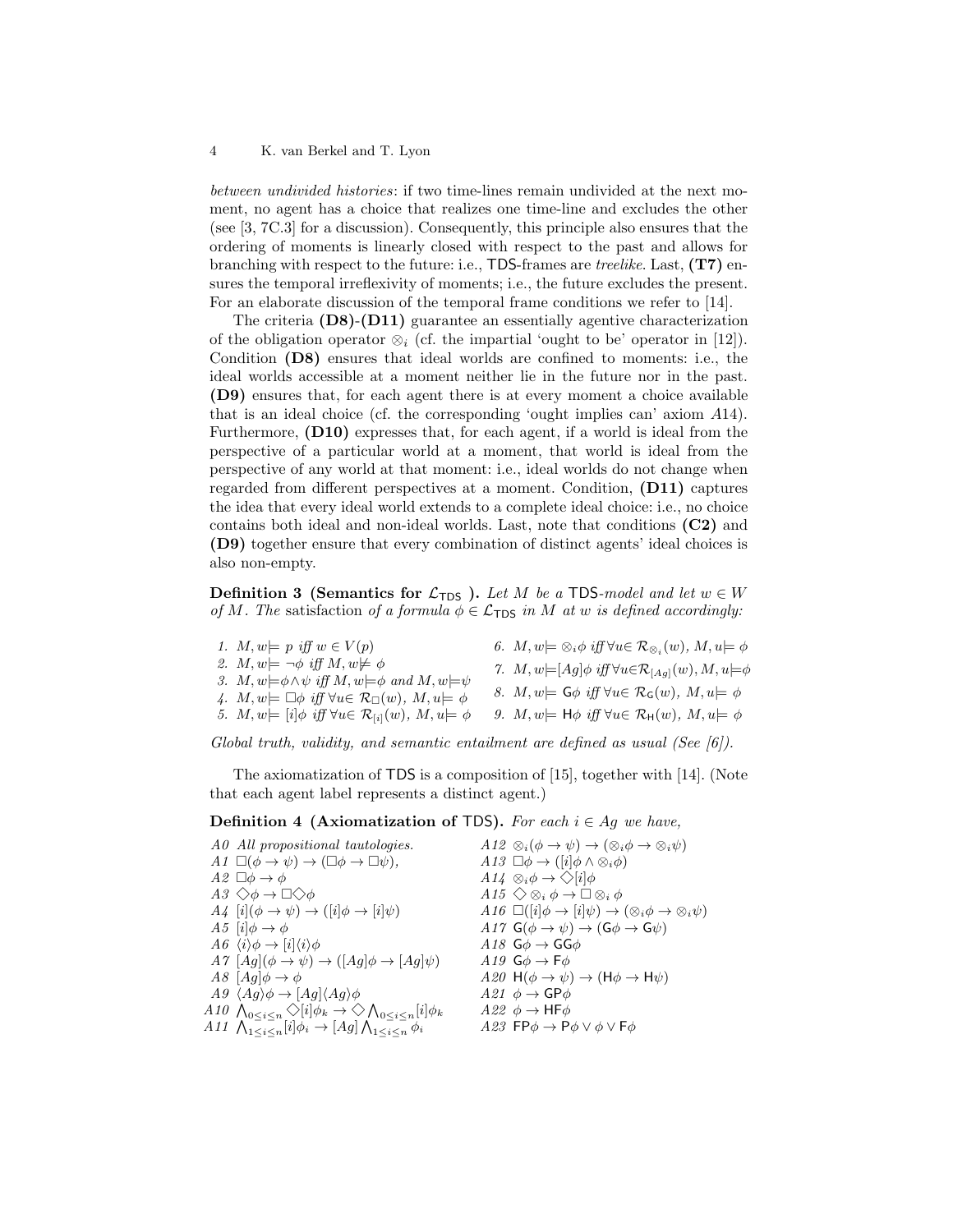$A24$  PF $\phi \rightarrow$  P $\phi \lor \phi \lor$  F $\phi$  $A25 \ F \diamondsuit \phi \rightarrow \langle Aq \rangle \mathsf{F} \phi$  $R0 \vdash_{\text{TDS}} (\psi \rightarrow \phi)$  and  $\vdash_{\text{TDS}} \psi$  implies  $\vdash_{\text{TDS}} \phi$  $R1 \vdash_{\mathsf{TDS}} \phi \implies \vdash_{\mathsf{TDS}} [\alpha] \phi, [\alpha] \in {\square, \mathsf{G}, \mathsf{H}}$  $R2 \vdash_{\text{TDS}} (\Box \neg p \land \Box(\mathsf{G} p \land \mathsf{H} p)) \rightarrow \phi \ implies$  $\vdash_{\mathsf{TDS}} \phi$ , given  $p \notin \phi$ 

A derivation of  $\phi$  in TDS from a set  $\Gamma$ , written  $\Gamma \vdash_{\text{TDS}} \phi$ , is defined in the usual way (See [\[6,](#page-12-6) Def. 4.4]). When  $\Gamma=\emptyset$ , we say  $\phi$  is a theorem, and write  $\vdash_{\text{TDS}} \phi$ .

The axioms,  $A1 - A3$ ,  $A4 - A6$  and  $A7 - 9$  express the S5 behavior of  $\Box$ , [i] and  $[Ag]$ , respectively. A10 is the *independence of agents* axiom. A11 captures that 'the grand coalition of agents acting implies all agents acting together'. A13 is a bridge axiom linking  $\otimes_i$  to  $\square$  and  $[i]$  to  $\square$ . All corresponds to an 'ought implies can' principle. A15 ensures that, when possible, obligatory choices are settled upon moments. A16 can be understood as a conditional monotonicity principle for ideal choices. Axioms A12 and A13, together with the necessitation rule R1, ensure that  $\otimes_i$  is a normal modal operator.

With respect to the temporal axioms, A17−A19 capture the KD4 behavior of G, whereas, axioms A21 and A22 ensure that H is the converse of G. A23 and A24 capture connectedness of histories through moments and A25 characterizes no *choice between undivided histories.* Last,  $R2$  is a variation of Gabbay's irreflexivity rule (the proofs of Thm. [1](#page-4-1) and [2](#page-6-1) give an indication of the rule's functions).

# <span id="page-4-0"></span>3 Soundness and Completeness of TDS

In this section, we prove that TDS is sound and complete relative to the class of TDS-frames. In the next section, we show how such frames are mutually transformable into frames employing utility assignments. This allows one to model and reason about utilitarian scenarios in a more fine-grained manner, while obtaining completeness of the logic without commitment to particular utility functions.

<span id="page-4-1"></span>Unless stated otherwise, all proofs in this section can be found in App. [A.](#page-13-8)

**Theorem 1.** (SOUNDNESS OF TDS)  $\forall \phi \in \mathcal{L}_{TDS}$ ,  $\vdash_{TDS} \phi$  implies  $\models \phi$ .

We prove completeness by constructing maximal consistent sets belonging to a special class and build a canonical TDS model adopting methods from [\[8](#page-13-9)[,14\]](#page-13-7).

**Definition 5.** A set of formulae  $\Gamma \subseteq \mathcal{L}_{\text{TDS}}$  is a maximally consistent set (MCS) iff (i)  $\Gamma \not\models_{\text{TDS}} \bot$ , and (ii) for any set  $\Gamma' \subseteq \mathcal{L}_{\text{TDS}}$ , if  $\Gamma \subset \Gamma'$ , then  $\Gamma' \vdash_{\text{TDS}} \bot$ .

**Definition 6.** (CANONICAL MODEL FOR TDS) Let  $[\alpha] \in \text{Boxes}$  and let  $\langle \alpha \rangle$  be the operator dual to [ $\alpha$ ]. We define the canonical model to be the tuple  $M^{dt}$  :=  $(W^{dt}, \mathcal{R}_{\Box}^{dt}, \{ \mathcal{R}_{[i]}^{dt} \mid i \in Ag \}, \mathcal{R}_{[Ag]}^{dt}, \mathcal{R}_{\mathsf{G}}^{dt}, \mathcal{R}_{\mathsf{H}}^{dt}, V^{dt} )$  such that:

- $W^{dt} := \{ \Gamma \subset \mathcal{L}_{\textsf{TDS}} \mid \Gamma \text{ is an MCS} \};$
- $−$  for all Γ, Δ ∈ W<sup>dt</sup>,  $(Γ, Δ) ∈ R_{[α]}^{dt}$  iff for all  $φ ∈ L$ <sub>TDS</sub>, if  $[α]φ ∈ Γ$ , then  $\phi \in \Delta$  (for each  $[\alpha] \in \text{Boxes}$ );
- $-V^{dt}$  is a valuation function s.t.  $\forall p \in Atom, V^{dt}(p) := \{ \Delta \in W^{dt} \mid p \in \Delta \}.$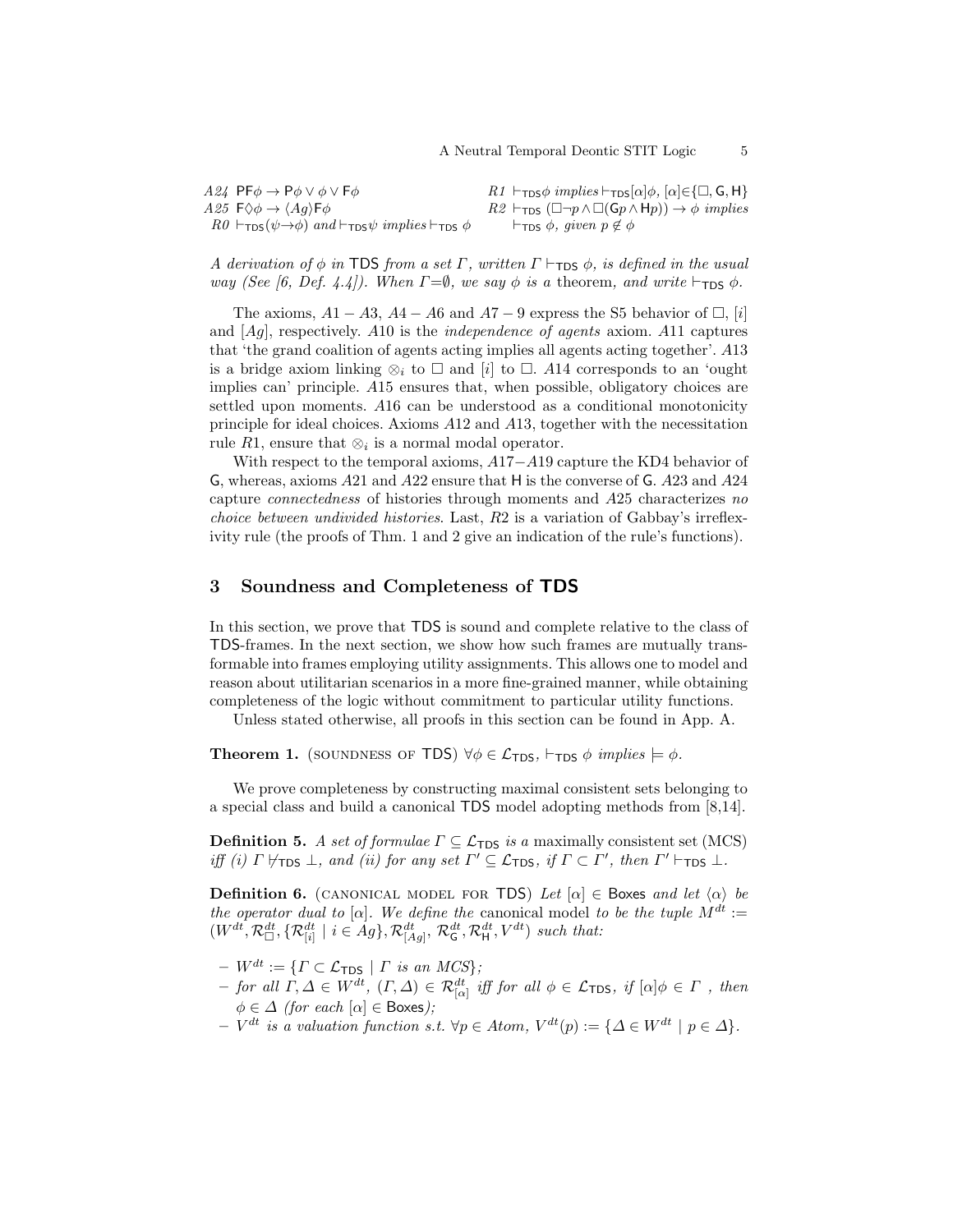**Definition 7.** (DIAMOND SATURATED SET  $[14]$ ) Let X be a set of MCSs and let  $\langle \alpha \rangle$  be dual to  $[\alpha] \in \mathsf{Box}$ es. We say that X is a diamond saturated set iff for all  $\Gamma \in X$ , for each  $\langle \alpha \rangle \phi \in \Gamma$  there exists  $a \Delta \in X$  such that  $\mathcal{R}_{[\alpha]} \Gamma \Delta$  and  $\phi \in \Delta$ .

In order to ensure that our canonical model will be irreflexive, we introduce a mechanism that allows us to encode MCSs with information that impede reflexive points in the model. We call these encoded sets IRR-theories and restrict our canonical model to consist of these sets only, using the notation  $M|_X$  to indicate a model M whose domain is restricted to the set  $X$  (see [\[8,](#page-13-9) Ch.6]).

<span id="page-5-2"></span>**Lemma 1.** Let X be a diamond saturated set with  $\Gamma \in X$ ,  $\phi \in \mathcal{L}_{\text{TDS}}$ , and let  $M^{dt}|_X$  be the canonical model restricted to X. Then,  $M^{dt}|_X, \Gamma \models \phi$  iff  $\phi \in \Gamma$ .

*Proof.* Proven in the usual manner by induction on  $\phi$  (See [\[6,](#page-12-6) Lem. 4.70]).

Following [\[14\]](#page-13-7), we let IRR-theories be those sets of TDS formulae that (i) are maximally consistent, (ii) contain a label  $name(p) := \Box \neg p \land \Box(Gp \land \mathsf{H}p)$ , uniquely labeling a *moment* and (iii) for any world that is reachable through any 'zig-zagging' sequence of diamond operators, that is, every zig-zagging formula  $\phi$  of the form,

$$
\langle \alpha_1 \rangle (\phi_1 \wedge \langle \alpha_2 \rangle (\phi_2 \wedge \ldots \wedge \langle \alpha_n \rangle \phi_n)) \ldots )
$$

where  $\langle \alpha_i \rangle$  is dual to  $[\alpha_i] \in$  Boxes with  $1 \leq i \leq n$ , there exists a corresponding zig-zagging formula  $\phi(q)$  (where q is a propositional variable) of the form,

$$
\langle \alpha_1 \rangle (\phi_1 \wedge \langle \alpha_2 \rangle (\phi_2 \wedge ... \wedge \langle \alpha_n \rangle (\phi_n \wedge \Box \neg q \wedge \Box(Gq \wedge Hq)))...)
$$

labeling reachable worlds. Let us make the above formally precise:

**Definition 8.** (IRR-THEORY) [\[14\]](#page-13-7) Let Zig be the set of all zig-zagging formulae in  $\mathcal{L}_{\text{TDS}}$  and let name(p):=  $\Box \neg p \land \Box(\mathsf{G} p \land \mathsf{H} p)$  where p is a propositional variable. A set of formulae  $\Gamma$  is called an IRR-theory iff the following hold:

- $\Gamma$  is a MCS and name $(p) \in \Gamma$ , for some propositional variable p;
- $-$  if  $\phi \in \Gamma \cap \mathsf{Zig}$ , then  $\phi(q) \in \Gamma$ , for some propositional variable q.

Henceforth, we refer to IRR as the set of all IRR-theories in  $\mathcal{L}_{\text{TDS}}$ .

<span id="page-5-0"></span>We now present lemmata relevant to the use of IRR-theories in canonical models.

**Lemma 2.** Let  $\phi \in \mathcal{L}_{\text{TDS}}$  be a consistent formula. Then, there exists an IRRtheory  $\Gamma$  such that  $\phi \in \Gamma$ .

<span id="page-5-1"></span>**Lemma 3.** (EXISTENCE LEMMA) Let  $\Gamma$  be an IRR-theory and let  $\langle \alpha \rangle$  be dual to  $[\alpha] \in \text{Boxes.}$  For each  $\langle \alpha \rangle \phi \in \Gamma$  there exists an IRR-theory  $\Delta$  such that  $\mathcal{R}_{[\alpha]} \Gamma \Delta$ .

Subsequently, it must be shown that the canonical model restricted to the set IRR of IRR-theories (i.e.,  $M^{dt}|_{\text{IRR}}$ ) is in fact a TDS model (henceforth, we use  $W^{dt}$  and IRR interchangeably). First, we provide lemmata ensuring that the model satisfies the desired temporal and deontic properties of Def. [2.](#page-1-1) The first two follow from [\[14\]](#page-13-7), whereas we prove the latter two in App. [A.](#page-13-8)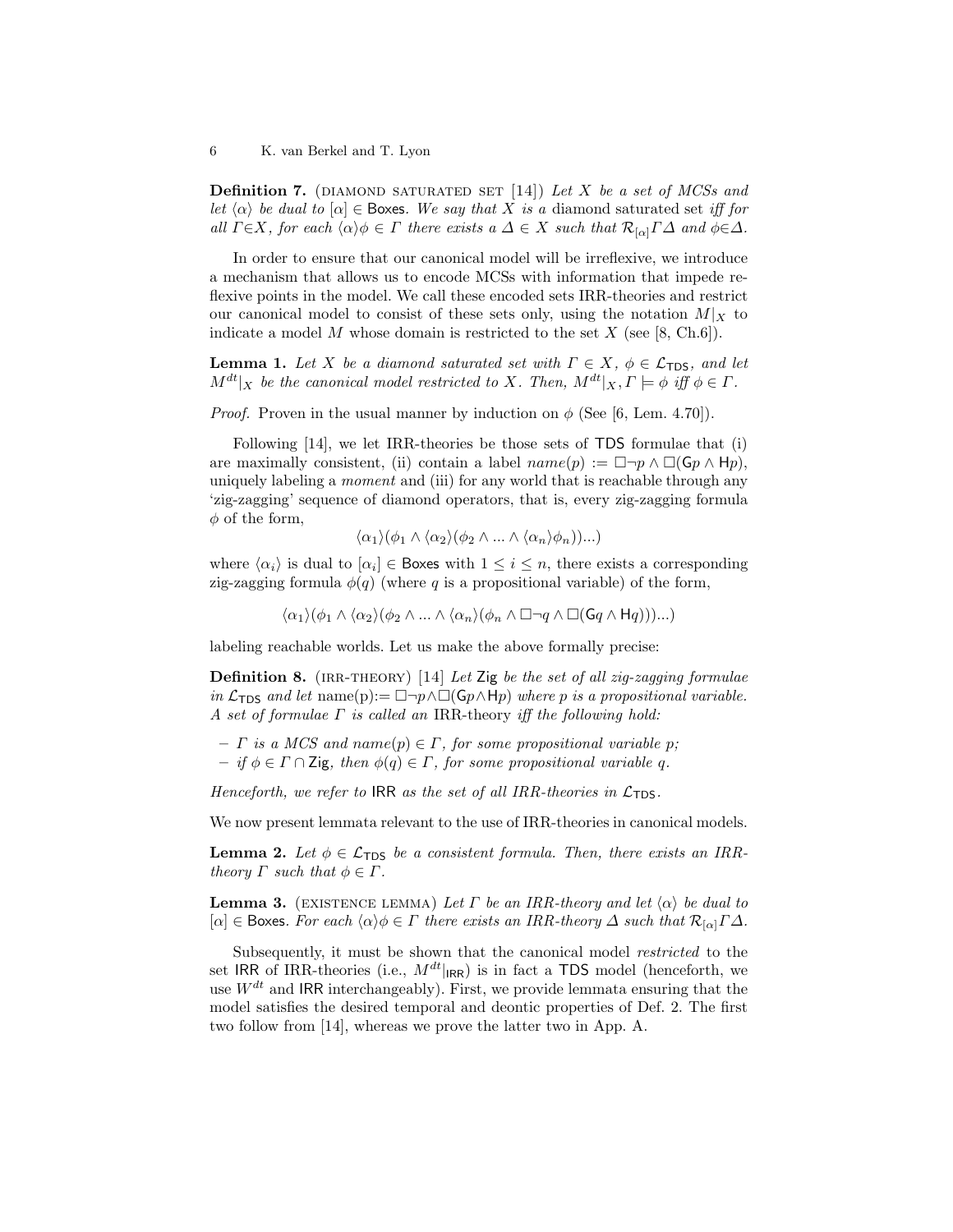**Lemma 4** ([\[14\]](#page-13-7)). (PROPERTY (C2)) Let  $\Gamma_1, ..., \Gamma_n \in \mathsf{IRR}$  such that  $\mathcal{R}_{\Box}^{dt} \Gamma_i \Gamma_j$ for all  $1 \le i, j \le n$ . Then, there exists a  $\Delta \in \mathsf{IRR}$  such that  $\mathcal{R}_1^{dt} \Gamma_1 \Delta, ..., \mathcal{R}_n^{d\overline{t}} \Gamma_n \Delta$ .

**Lemma 5** ([\[14\]](#page-13-7)). (PROPERTY (T6)) Let  $\Gamma$ ,  $\Sigma$ ,  $\Pi$   $\in$  IRR such that  $\mathcal{R}_{\mathsf{G}}^{dt}$   $\Gamma \Sigma$  and  $\mathcal{R}_{\Box}^{dt} \Sigma \Pi$ . Then, there exists a  $\Delta \in \mathsf{IRR}$  such that  $\mathcal{R}_{[Ag]}^{dt} \Gamma \Delta$  and  $\mathcal{R}_{\mathsf{G}}^{dt} \Delta \Pi$ .

<span id="page-6-2"></span>**Lemma 6.** (PROPERTY (D9)) Let  $\Gamma \in \mathsf{IRR}$ . Then, there exists a  $\Delta \in \mathsf{IRR}$  such that  $\mathcal{R}_{\Box}^{dt} \Gamma \Delta$  and for every  $\Sigma \in \mathsf{IRR}, \textit{if } \mathcal{R}_{[i]}^{dt} \Delta \Sigma, \textit{then } \mathcal{R}_{\otimes_i}^{dt} \Gamma \Sigma.$ 

<span id="page-6-3"></span>**Lemma 7.** (PROPERTY (D11)) Let  $\Gamma, \Delta \in \mathsf{IRR}$  such that  $\mathcal{R}_{\otimes_i}^{dt} \Gamma \Delta$ . Then, there exists a  $\Sigma \in \mathsf{IRR}$  such that  $\mathcal{R}_{\Box}^{dt} \Gamma \Sigma$ ,  $\mathcal{R}_{[i]}^{dt} \Sigma \Delta$ , and for all  $\Pi \in \mathsf{IRR}$ , if  $\mathcal{R}_{[i]}^{dt} \Sigma \Pi$ , then  $\mathcal{R}^{dt}_{\otimes_i} \Gamma \Pi$ .

<span id="page-6-4"></span><span id="page-6-1"></span>**Lemma 8.** The canonical model  $M^{dt}|_{\text{IRR}}$  belongs to the class of TDS models.

**Theorem 2.** (COMPLETENESS) If  $\phi \in \mathcal{L}_{\text{TDS}}$  is a consistent formula, then  $\phi$  is satisfiable on a TDS-model.

## <span id="page-6-0"></span>4 Transformations to Utilitarian Models

In this section, we investigate a truth preserving transformation from TDS models to utilitarian STIT models, embedded in a temporal language. In particular, we are concerned with the semantic characterization of the *dominant ought* [\[12,](#page-13-3) Ch. 4]. We start with defining the semantic machinery needed to treat these oughts. In particular, we will introduce a utility function util that maps natural numbers (i.e. utilities) to worlds in our domain. In contrast to [\[12](#page-13-3)[,15\]](#page-13-4), we do not restrict the assignment of utilities to complete histories where all worlds on a maximal linear path have identical utility. The reason will be addressed at the end of the section, where we discuss a problem related to utility assignments over histories, arising in temporal extensions of STIT.

The pivotal notion involved in the dominant ought is that of a *state*: Agent i cannot influence the choices of all other agents and, for this reason, one can regard the joint interaction of all agents excluding  $i$ , as a state (of nature) for  $i$ . To be more precise, we define a *state*  $\mathcal{R}^s_{[i]}(v)$  *for i at v* accordingly,

$$
\mathcal{R}^s_{[i]}(v) = \bigcap_{k \in Ag \setminus \{i\}} \mathcal{R}_k(v)
$$

Consequently, all possible combinations of choices available to the agents  $Ag\setminus\{i\},$ are the different states available at that moment to agent i.

Subsequently, we define a *preference order*  $\leq$  over choices, and subsets thereof. Let  $\mathcal{R}_{[i]}(v), \mathcal{R}_{[i]}(z) \subseteq \mathcal{R}_{\Box}(w)$ , then weak preference is defined accordingly,

$$
\mathcal{R}_{[i]}(v) \leq \mathcal{R}_{[i]}(z) \iff \forall v^* \in \mathcal{R}_{[i]}(v), \forall z^* \in \mathcal{R}_{[i]}(z), util(v^*) \leq util(z^*)
$$

That is, for an agent a choice is weakly preferred over another, when all values of the possible outcomes of the former are at least as high as those of the latter (where  $util(v)$  is the number assigned to v, etc). Strict preference is defined as,

$$
\mathcal{R}_{[i]}(v) < \mathcal{R}_{[i]}(z) \iff \mathcal{R}_{[i]}(v) \leq \mathcal{R}_{[i]}(z) \land \mathcal{R}_{[i]}(z) \not\leq \mathcal{R}_{[i]}(v)
$$

Next, a *dominance order*  $\preceq$  over choices  $\mathcal{R}_{[i]}(v), \mathcal{R}_{[i]}(z) \subseteq \mathcal{R}_{\Box}(w)$  is defined as,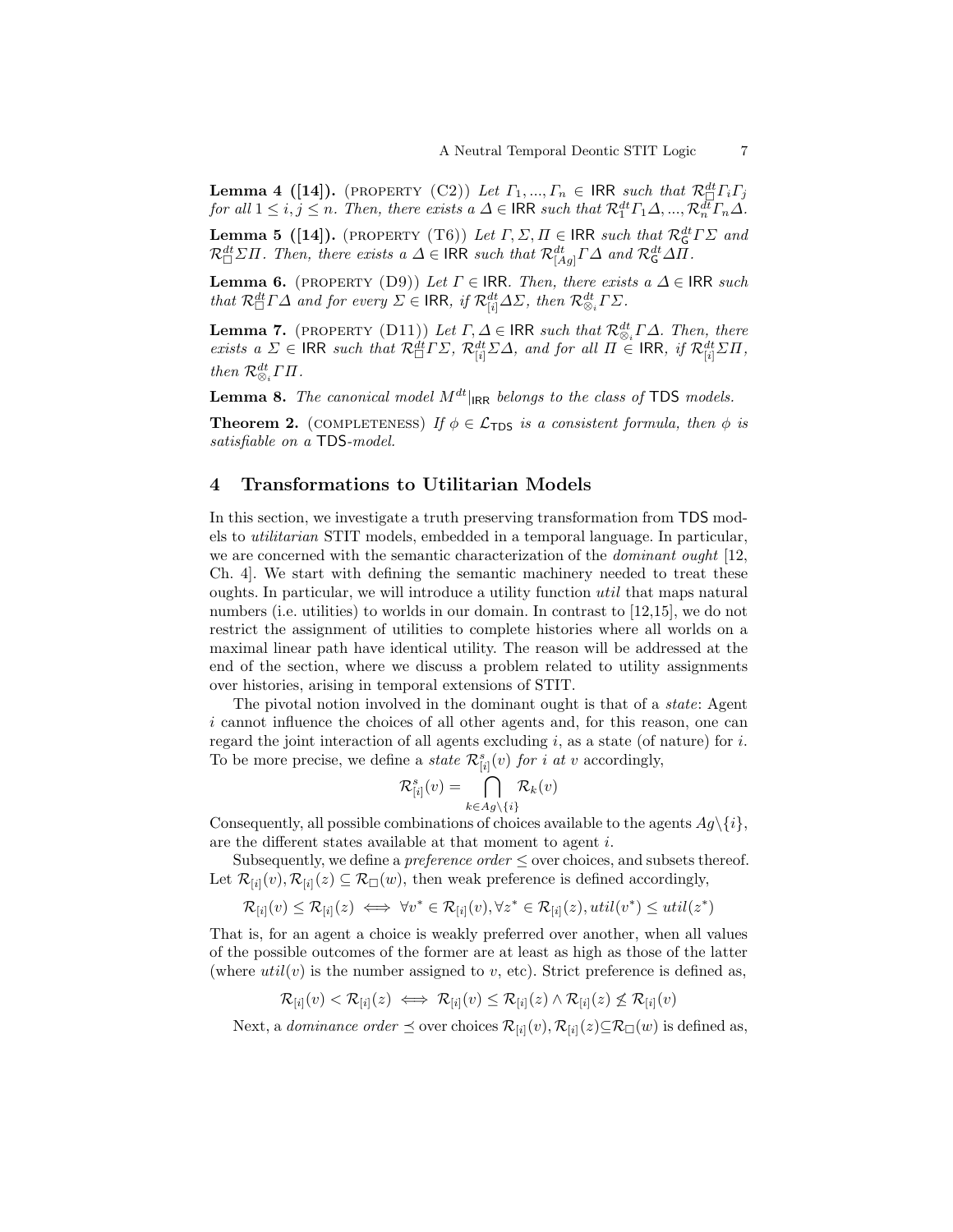$\mathcal{R}_{[i]}(v) \preceq \mathcal{R}_{[i]}(z) \iff \forall \mathcal{R}_{[i]}^s(x) \subseteq \mathcal{R}_{\Box}(w), \mathcal{R}_{[i]}(v) \cap \mathcal{R}_{[i]}^s(x) \leq \mathcal{R}_{[i]}(z) \cap \mathcal{R}_{[i]}^s(x)$ 

We say an agent's choice weakly dominates another, if the values of the former's outcomes are weakly preferred to those of the latter, given any possible state available to i. For a discussion of dominance orderings see [\[12,](#page-13-3) Ch. 4]. Again, in a similar way we obtain strict dominance,

$$
\mathcal{R}_{[i]}(v) \prec \mathcal{R}_{[i]}(z) \iff \mathcal{R}_{[i]}(v) \preceq \mathcal{R}_{[i]}(z) \land \mathcal{R}_{[i]}(z) \not\preceq \mathcal{R}_{[i]}(v)
$$

<span id="page-7-0"></span>On the basis of the above, we now formally introduce temporal utilitarian STIT frames and models, defined over *relational* Kripke frames.

**Definition 9 (Relational TUS Frames and Models).** Let  $\mathcal{R}_{[\alpha]}(w) := \{v \in$  $W|(w, v) \in R_{\alpha}$  for  $[\alpha] \in {\Box, [Ag], \mathsf{G}, \mathsf{H}} \cup {\{i | i \in Ag\}}$ . A relational Temporal Utilitarian STIT frame (TUS-frame) is defined as a tuple  $F = (W, \mathcal{R}_{\Box}, \{ \mathcal{R}_{[i]} | i \in$  $\{Ag\}, \mathcal{R}_{[Ag]}, \mathcal{R}_{\mathsf{G}}, \mathcal{R}_{\mathsf{H}}, util)$  where W is a non-empty set of worlds  $w, v, u...$  and:

- $−$  For all  $i \in Ag$ ,  $\mathcal{R}_{\Box}$ ,  $\mathcal{R}_{[i]}$ ,  $\mathcal{R}_{[Ag]}$   $\subseteq$   $W \times W$  are equivalence relations for which  $(C1)-(C3)$  (Def. [2\)](#page-1-1) hold.
- $\mathcal{R}_{\mathsf{G}} \subseteq W \times W$  is a transitive and serial binary relation, whereas  $\mathcal{R}_{\mathsf{H}}$  is the converse of  $\mathcal{R}_G$ , and the conditions (T4)-(T7) (Def. [2\)](#page-1-1) hold.
- util :  $W \mapsto \mathbb{N}$  is a utility function assigning naturals to elements of W.

A TUS-model is a tuple  $M = (F, V)$  where F is a TUS-frame and V is a valuation function assigning propositional variables to subsets of  $W$ : i.e.,  $V: Var \mapsto \mathcal{P}(W)$ .

Notice that the above TUS frames only differ from TDS frames through replacing the relation  $\mathcal{R}_{\otimes_i}$  and conditions (D8)-(D11) with the utility function util( $\cdot$ ). In what follows, we show that the logic TDS is also sound and complete with respect to this class of TUS-frames. First, let us define the new semantics:

**Definition 10 (Semantics of TUS models).** Let M be a TUS-model,  $w \in W$ of M and  $\|\phi\|_M = \{w \mid M, w \models \phi\}$ . Satisfaction of a formula  $\phi \in \mathcal{L}_{\text{TDS}}$  is defined as:

- $-$  Clause (1)-(10) are the same as those from Def. [3,](#page-3-1) with the exception of clause (7), which we replace by the following clause  $(7^*)$ :
- $M, w \models \otimes_i \phi \text{ iff } \forall \mathcal{R}_{[i]}(v) \subseteq \mathcal{R}_{\Box}(w) \text{ if } \mathcal{R}_{[i]}(v) \not\subseteq \llbracket \phi \rrbracket \text{ then } \exists \mathcal{R}_{[i]}(z) \subseteq \mathcal{R}_{\Box}(w) \text{ s.t.}$ (i)  $\mathcal{R}_{[i]}(v) \prec \mathcal{R}_{[i]}(z)$ , (ii)  $\mathcal{R}_{[i]}(z) \subseteq \llbracket \phi \rrbracket$  and  $(iii) \ \forall \mathcal{R}_{[i]}(x) \subseteq \mathcal{R}_{\Box}(w), \mathcal{R}_{[i]}(z) \preceq \mathcal{R}_{[i]}(x) \implies \mathcal{R}_{[i]}(x) \subseteq \llbracket \phi \rrbracket$

<span id="page-7-1"></span>Clause (7<sup>\*</sup>) is interpreted accordingly: Agent i ought to see to it that  $\phi$  iff for every choice  $\mathcal{R}_{[i]}(v)$  available to i that does not guarantee  $\phi$  there exists a strictly dominating choice  $\mathcal{R}_{[i]}(z)$  that does guarantee  $\phi$  and, last, every weakly dominating choice  $\mathcal{R}_{[i]}(x)$  over  $\mathcal{R}_{[i]}(z)$  also guarantees  $\phi$ . In other words, all choices guaranteeing  $\phi$  strictly dominate those choices not guaranteeing  $\phi$ . We observe that the assignment of utilities to worlds is agent-independent. Nevertheless, since choices of agents depend on which worlds are inside the choice-cell, obligations are in fact agent-dependent.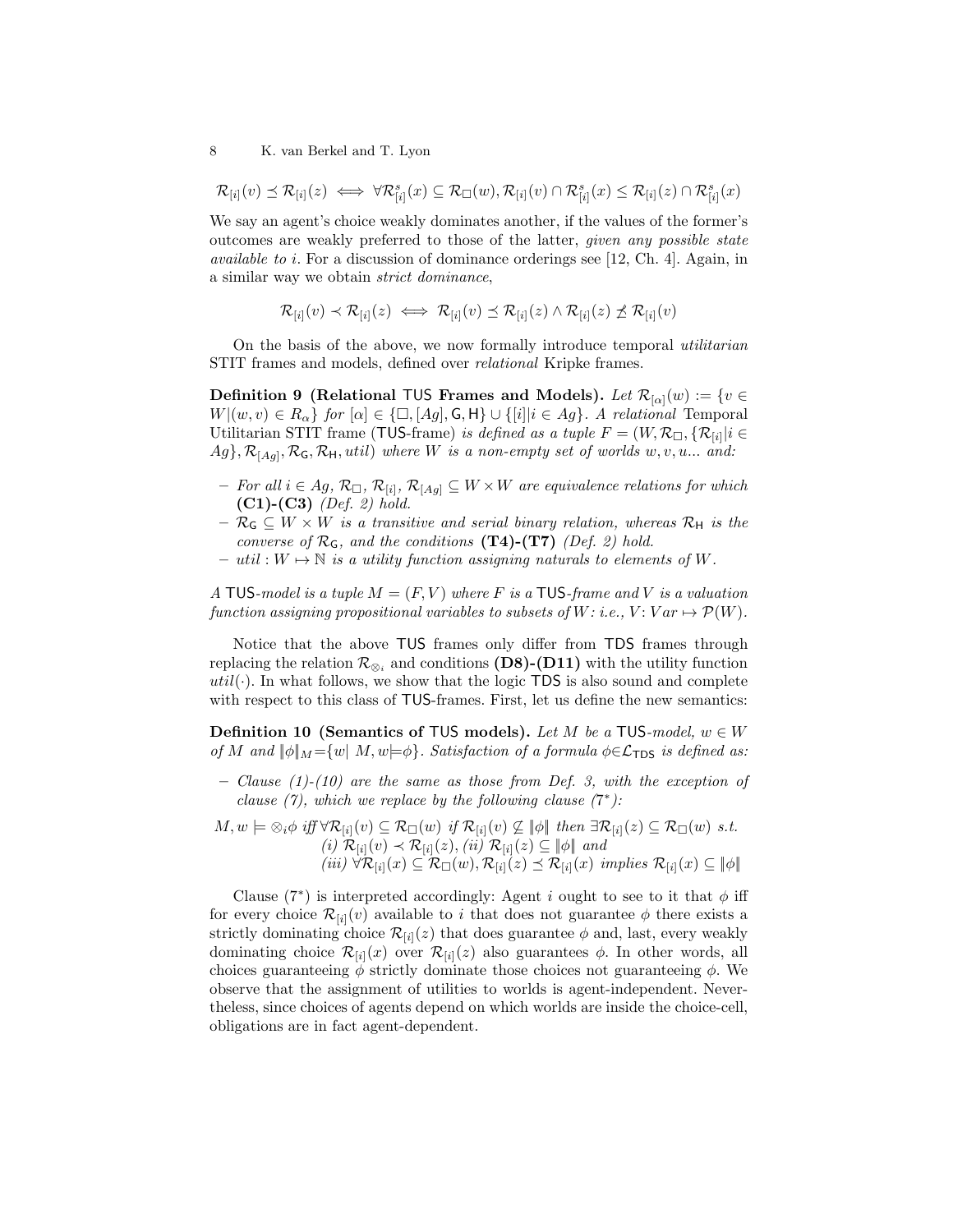**Theorem 3.** (SOUNDNESS)  $\forall \phi \in \mathcal{L}_{\text{TDS}}$ , if  $\vdash_{\text{TDS}} \phi$ , then  $\mathcal{C}_f^u \models \phi$ .

*Proof.* We prove by induction on the given derivation of  $\phi$  in TDS. The argument for axioms A0-A6 and A12 is the same as in Thm. [1.](#page-4-1) The validity of the axioms A7-A11 can be easily checked by applying semantic clause (7<sup>∗</sup> ) of Def. [9.](#page-7-0)

<span id="page-8-1"></span>We now prove that the class  $\mathcal{C}_{f}^{u}$  of TUS-frames characterizes the same set of formulae as the class  $C_f^d$  of TDS frames. We prove both directions separately:

**Theorem 4.**  $\forall \phi \in \mathcal{L}_{\text{TDS}}$  we have  $\mathcal{C}_f^u \models \phi$  implies  $\mathcal{C}_f^d \models \phi$ .

*Proof.* We prove by contraposition assuming  $\mathcal{C}_f^d \not\models \phi$ . Hence, there is a model,  $\mathcal{M}^d=(\mathcal{W},\mathcal{R}_{\Box},\{\mathcal{R}_i|i\in Ag\},\mathcal{R}_{\mathsf{H}},\mathcal{R}_{\mathsf{G}},\mathcal{R}_{Ag},\{\mathcal{R}_{\otimes_i}|i\in Ag\},\mathcal{V}) \text{ such that } \mathcal{M}^d,w\models$  $\neg \phi$  for some  $w \in \mathcal{W}$ . We use  $\mathcal{M}^d$  to construct a model M in  $\mathcal{C}_f^u$ , such that:

 $\mathsf{M} = (\mathsf{W}, \mathsf{R}_{\Box}, \{\mathsf{R}_i | i \in Ag\}, \mathsf{R}_{\mathsf{G}}, \mathsf{R}_{\mathsf{H}}, \mathsf{R}_{Ag}, util, \mathsf{V})$ 

We show that  $M, w' \models \neg \phi$  for some  $w' \in W$ . To define M let  $W := \mathcal{W}, R_{\Box} := \mathcal{R}_{\Box}$ ,  $R_i := \mathcal{R}_i$ ,  $R_H := \mathcal{R}_H$ ,  $R_G := \mathcal{R}_G$ ,  $R_{Ag} := \mathcal{R}_{Ag}$ ,  $V(p) := V(p)$ . Let  $util(\cdot)$  be a function assigning every  $w \in W$  to a natural number, satisfying the following criteria:

1.  $\forall i \in Ag, \forall w, v, z \in W$ , if  $v, z \in \mathcal{R}_{\Box}(w)$ ,  $v \in \mathcal{R}_{i}^{s}(w) \setminus \mathcal{R}_{\otimes_{i}}(w)$ , and  $z \in$  $\mathcal{R}_i^s(w) \cap \mathcal{R}_{\otimes_i}(w)$ , then  $util(v) \leq util(z)$ ;

2.  $\forall w, v, z \in \mathcal{W}$ , if  $v \in \mathcal{R}_{\Box}(w) \backslash \mathcal{R}_{\otimes_{Ag}}(w)$  and  $z \in \mathcal{R}_{\otimes_{Ag}}(w)$ , then  $util(v) \leq util(z)$ ; 3.  $\forall w, u, z \in W$ , if  $v, z \in \mathcal{R}_i^s(w) \cap \mathcal{R}_{\otimes_i}(w)$ , then  $util(v) = util(z)$ ;

Let  $\mathcal{R}_{\otimes_{Ag}} := \bigcap_{i \in Ag} \mathcal{R}_{\otimes_i}$ , we call  $\mathcal{R}_{[i]}(v) \subseteq \mathcal{R}_{\otimes_i}(w)$  an *optimal choice* for agent *i*. (It can be easily checked that the function  $util(\cdot)$  can be constructed.)

<span id="page-8-0"></span>We state the following useful lemma (the proof is found in the App. [A\)](#page-13-8):

Lemma 9. The following holds for any TDS frame: (1)  $\forall v \in \mathcal{R}_{\Box}(w), \mathcal{R}_{\Box}(w) = \mathcal{R}_{\Box}(v);$  (2)  $\forall v \in \mathcal{R}_i(w), \mathcal{R}_i(w) = \mathcal{R}_i(v);$  $(3)$   $\forall v \in \mathcal{R}_i^s(w), \mathcal{R}_i^s(w) = \mathcal{R}_i^s(v);$  (4)  $\forall v \in \mathcal{R}_{\Box}(w)$  we get  $\mathcal{R}_{\otimes_i}(v) = \mathcal{R}_{\otimes_i}(w);$  $(5) \ \forall \mathcal{R}_{[i]}(z) \subseteq \mathcal{R}_{\Box}(w), \ either \ \mathcal{R}_{[i]}(z) \subseteq \mathcal{R}_{\otimes i}(w) \ \ or \ \mathcal{R}_{[i]}(z) \cap \mathcal{R}_{\otimes i}(w) = \emptyset.$ 

We observe that conditions  $(C1)-(C3)$  and  $(T4)-(T7)$  will be satisfied in M since all of the relations of  $\mathcal{M}^d$ , with the exception of  $\mathcal{R}_{\otimes_i}$ , are identical in M. Moreover,  $util(\cdot)$  complies with Def. [9](#page-7-0) and so M will be a TUS model. The desired claim will follow if we additionally show that  $\forall \psi \in \mathcal{L}_{\text{TDS}}$  and  $\forall w \in \mathcal{W}$ :

$$
\mathcal{M}^d, w \models \psi \iff \mathsf{M}, w \models \psi
$$

We prove the claim by induction on the complexity of  $\psi$ .

*Base Case.* Let  $\psi$  be a propositional variable p. By the definition of V in M it follows directly that  $\mathcal{M}^d, w \models p$  iff  $w \in \mathcal{V}$  iff  $w \in \mathcal{V}$  iff  $M, w \models p$ .

Inductive Step. The cases for the propositional connectives and the modalities  $[\alpha] \in {\square, H, G, [Ag]} \cup \{ [i] | i \in Ag \}$  are straightforward. We consider the nontrivial case when  $\psi$  is of the form  $\otimes_i \phi$ . Let us first prove the left to right direction.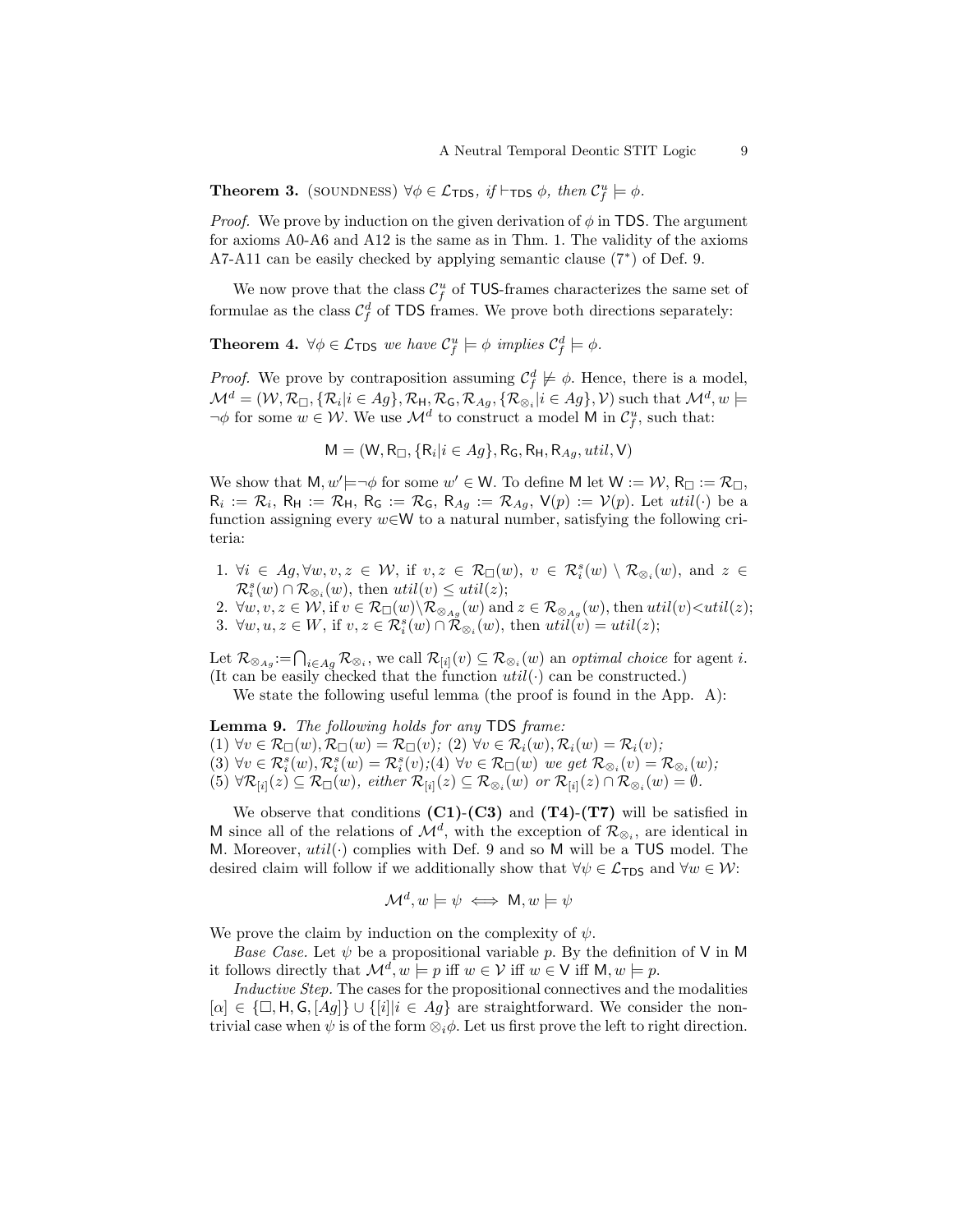$(\Longrightarrow)$  Assume  $\mathcal{M}^d, w \models \otimes_i \phi$ . We show that  $M, w \models \otimes_i \phi$ . By the semantics for  $\otimes_i$  (Def. [9\)](#page-7-0) it suffices to prove that:  $\forall R_i(v) \subseteq R_{\Box}(w)$  if  $R_i(v) \not\subseteq ||\phi||_M$ , then  $\exists \mathsf{R}_i(u) \subseteq \mathsf{R}_{\square}(w)$  such that the following three clauses hold: (i)  $\mathsf{R}_i(v) \prec \mathsf{R}_i(u)$ ; (ii)  $R_i(u) \subseteq \|\phi\|_{\mathsf{M}}$ ; and (iii)  $\forall R_i(x) \subseteq R_{\Box}(w)$ ,  $R_i(u) \leq R_i(x)$  implies  $R_i(x) \subseteq \|\phi\|_{\mathsf{M}}$ .

Let  $R_i(v) \subseteq R_{\Box}(w)$  be arbitrary and assume that  $R_i(v) \not\subseteq ||\phi||_M$ . We prove that there is a  $R_i(u) \subseteq R_{\Box}(w)$  for which conditions (i)-(iii) hold. First, we prove the existence of such a  $R_i(u) \subseteq R_{\Box}(w)$ : By (C1) and (D9) of Def. [2,](#page-1-1) we know,

<span id="page-9-0"></span>
$$
\exists u \in \mathcal{W} \text{ such that } \mathcal{R}_i(u) \subseteq \mathcal{R}_{\Box}(w) \text{ and } \mathcal{R}_i(u) \subseteq \mathcal{R}_{\otimes_i}(w). \tag{1}
$$

We also know by (D9) that  $\forall j \in Ag \setminus \{i\}, \exists u_j \in \mathcal{R}_{\Box}(w)$  such that  $\mathcal{R}_j(u_j) \subseteq$  $\mathcal{R}_{\otimes_j}(w)$ . By (IOA) we know that  $\bigcap_{j\in Ag\setminus\{i\}}\mathcal{R}_j(u_j)\cap \mathcal{R}_i(u)\neq\emptyset$ , i.e., there exists a  $u^* \in \bigcap_{j \in Ag\setminus\{i\}} \mathcal{R}_j(u_j) \cap \mathcal{R}_i(u)$ . Consequently, we obtain the following statement,

<span id="page-9-1"></span>
$$
u^* \in \bigcap_{j \in Ag\setminus\{i\}} \mathcal{R}_{\otimes_j}(w) \cap \mathcal{R}_{\otimes_i}(w) = \mathcal{R}_{\otimes_{Ag}}(w). \tag{2}
$$

Last, by construction of M we know  $\mathcal{R}_i(u) = \mathcal{R}_i(u)$ . We show that (i)-(iii) hold:

(i) We show  $\mathsf{R}_i(v) \prec \mathsf{R}_i(u)$ , that is, (a)  $\mathsf{R}_i(v) \preceq \mathsf{R}_i(u)$  and (b)  $\mathsf{R}_i(u) \nprec \mathsf{R}_i(v)$ :

(a) Recall,  $\mathsf{R}_i(v)\not\subseteq \|\phi\|_{\mathsf{M}}$ , we know  $\exists v^* \in \mathsf{R}_i(v)$  s.t.  $\mathsf{M}, v^* \not\models \phi$ . By definition of M,  $v^* \in \mathcal{R}_i(v)$  and by (IH) we get  $\mathcal{M}^d, v^* \not\models \phi$ . Consequently, by the assumption that  $\mathcal{M}^d, w \models \otimes_i \phi$ , and the fact that  $\mathcal{M}^d, v^* \not\models \phi$ , it follows that  $v^* \notin \mathcal{R}_{\otimes_i}(w)$ . Hence, we know that  $\mathcal{R}_i(v) \not\subseteq \mathcal{R}_{\otimes_i}(w)$ , which implies  $\mathcal{R}_{\otimes_i}(w) \cap \mathcal{R}_i(v) = \emptyset$  by Lem[.9](#page-8-0) (5). Therefore, by this fact along with statement [\(1\)](#page-9-0) above, we know that,

For all  $x^{\blacktriangledown}$ ,  $u^{\blacktriangledown}$ ,  $v^{\blacktriangledown} \in \mathcal{W}$ , if  $v^{\blacktriangledown} \in \mathcal{R}_i^s(x) \cap \mathcal{R}_i(v)$  and  $u^{\blacktriangledown} \in \mathcal{R}_i^s(x) \cap \mathcal{R}_i(u)$ , then  $v^{\blacktriangledown} \in \mathcal{R}_i^s(x) \backslash \mathcal{R}_{\otimes_i}(w)$  and  $u^{\blacktriangledown} \in \mathcal{R}_i^s(x) \cap \mathcal{R}_{\otimes_i}(w)$ .

Let  $x^{\blacktriangledown}, u^{\blacktriangledown}, v^{\blacktriangledown} \in Wd$  be arbitrary and assume that  $v^{\blacktriangledown} \in \mathcal{R}_i^s(x) \cap \mathcal{R}_i(v)$  and  $u^{\blacktriangledown} \in \mathcal{R}_i^s(x) \cap \mathcal{R}_i(u)$ . By the statement above, it follows that  $v^{\blacktriangledown} \in \mathcal{R}_i^s(x) \backslash \mathcal{R}_{\otimes_i}(w)$ and  $u^{\blacktriangledown} \in \mathcal{R}^s_i(x) \cap \mathcal{R}_{\otimes_i}(w)$ , which in conjunction with criterion 1 on the function util(.) implies that  $util(v^{\blacktriangledown}) \leq util(u^{\blacktriangledown})$ . Therefore, the following holds,

For all  $x^{\mathbf{v}}, u^{\mathbf{v}}, v^{\mathbf{v}} \in \mathcal{W}$ , if  $v^{\mathbf{v}} \in \mathcal{R}_i^s(x) \cap \mathcal{R}_i(v)$  and  $u^{\mathbf{v}} \in \mathcal{R}_i^s(x) \cap \mathcal{R}_i(u^{\mathbf{v}})$ , then  $util(v^{\blacktriangledown}) \leq util(u)$ .

It follows that  $\forall \mathcal{R}_i^s(x) \subseteq \mathcal{R}_{\Box}(w), \mathcal{R}_i^s(x) \cap \mathcal{R}_i(v) \leq \mathcal{R}_i^s(x) \cap \mathcal{R}_i(u)$ . Hence, by the definition of  $\preceq$  and the definition of M, we obtain  $\mathsf{R}_i(v) \preceq \mathsf{R}_i(u)$ .

(b) We need to show  $\mathsf{R}_i(u) \not\leq \mathsf{R}_i(v)$ . By definition of  $\preceq$ , it suffices to show that  $\exists x, \exists u^{\blacktriangledown}, \exists v^{\blacktriangledown} \in \mathsf{W}$  s.t.  $\mathsf{R}_i(x) \subseteq \mathsf{R}_{\square}(w)$ ,  $u^{\blacktriangledown} \in \mathsf{R}_i(u) \cap \mathsf{R}_i^s(x)$ ,  $v^{\blacktriangledown} \in \mathsf{R}_i(v) \cap \mathsf{R}_i^s(x)$ and  $util(v^{\blacktriangledown}) \lt util(u^{\blacktriangledown})$ . Consider  $\bigcap_{j \in Ag\setminus i} \mathcal{R}_j(u_j) \cap \mathcal{R}_i(u) \neq \emptyset$  from statement [\(2\)](#page-9-1). Let  $\mathsf{R}_i^s(x) := \bigcap_{j \in Ag\setminus i} \mathsf{R}_j(u_j)$ . Clearly,  $\mathsf{R}_i^s(x) \subseteq \mathsf{R}_{\Box}(w)$ . By (IOA) we know that  $\mathcal{R}_i^s(x) \cap \mathcal{R}_i(v) \neq \emptyset$  (where  $\mathcal{R}_i^s(x) = \bigcap_{j \in Ag \setminus i} \mathcal{R}_j(u_j)$ ), and so,  $\mathcal{R}_i^s(x) \cap \mathcal{R}_i(v) \neq \emptyset$  by the definition of M. Therefore,  $\exists v^{\blacktriangledown} \in \mathsf{R}_{i}^{s}(x) \cap \mathsf{R}_{i}(v)$ . Since  $u^{*} \in \bigcap_{j \in Ag\setminus i} \mathcal{R}_{j}(u_{j}) \cap$  $\mathcal{R}_i(u)$ , see paragraph above statement [\(2\)](#page-9-1), we know that  $u^* \in \bigcap_{j \in Ag\setminus i} R_j(u_j) \cap$  $\mathsf{R}_i(u)$ , implying that  $u^* \in \mathsf{R}_i^s(x) \cap \mathsf{R}_i(u)$ . Since also  $\mathcal{R}_i(v) \cap \mathcal{R}_{\otimes_{A_g}}(w) = \emptyset$ , as derived in part (i), we obtain  $v^{\blacktriangledown} \in \mathcal{R}_{\Box}(w) \setminus \mathcal{R}_{\otimes_{Ag}}(w)$ . By criterion 2 of  $util(\cdot)$ ,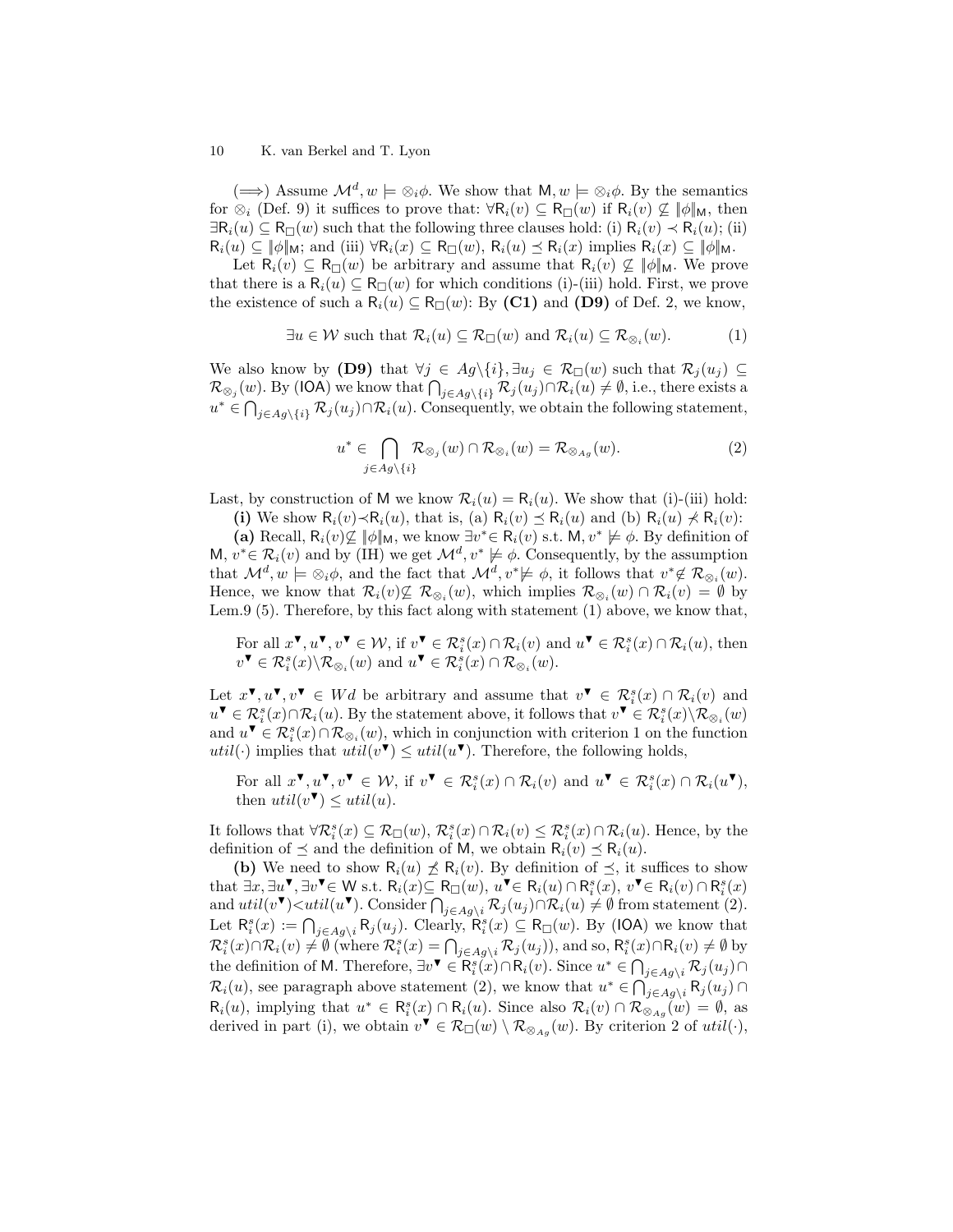and the facts  $v^{\blacktriangledown} \in \mathcal{R}_{\Box}(w) \setminus \mathcal{R}_{\otimes_{Ag}}(w)$  and  $u^* \in \mathcal{R}_{\otimes_{Ag}}(w)$ , by statement [\(2\)](#page-9-1), we have that  $util(v^{\blacktriangledown}) < util(u^*)$ . Therefore,  $R_i(u) \npreceq \overline{R_i(v)}$ .

(ii) By assumption  $\mathcal{R}_{\otimes_i}(w) \subseteq \|\phi\|_{\mathcal{M}^d}$  and statement (4) we get  $\mathcal{R}_i(u) \subseteq \mathcal{R}_{\otimes_i}(w)$ . By IH we have  $\|\phi\|_{\mathcal{M}^d}=\|\phi\|_{\mathsf{M}}$  and since  $\mathcal{R}_i(u)=\mathcal{R}_i(u)$  we know  $\mathcal{R}_i(u)\subseteq \|\phi\|_{\mathsf{M}}$ .

(iii) We prove the case by contraposition and show that  $\forall R_i(x) \subseteq R_{\Box}(w)$ , if  $\mathsf{R}_i(x) \not\subseteq \|\phi\|$ , then  $\mathsf{R}_i(u) \not\preceq \mathsf{R}_i(x)$ . Let  $\mathsf{R}_i(x)$  by an arbitrary choice-cell in  $R_{\Box}(w)$  and assume that  $R_i(x) \not\subseteq ||\phi||_M$ . We aim to prove that  $R_i(u) \not\preceq R_i(x)$ . By definition of  $\preceq$  it suffices to show that  $\exists \mathsf{R}_i^s(y) \subseteq \mathsf{R}_{\Box}(w)$  such that  $\exists u^{\blacktriangledown} \in$  $\mathsf{R}_{i}(u) \cap \mathsf{R}_{i}^{s}(y), \exists x \overline{\mathbf{v}} \in \mathsf{R}_{i}(x) \cap \mathsf{R}_{i}^{s}(y), \text{ and } util(x \overline{\mathbf{v}}) < util(\overline{u} \overline{\mathbf{v}}).$ 

By the assumption that  $R_i(x) \not\subseteq ||\phi||_M$ , we know  $\exists x^{\blacktriangledown} \in R_i(x)$  such that  $M, x^{\mathbf{v}} \not\models \phi$ . Clearly,  $x^{\mathbf{v}} \in \mathcal{R}_i(x)$ , and by (IH) we know that  $\mathcal{M}^d, x^{\mathbf{v}} \not\models \phi$ . Since  $\mathcal{M}^d, w \models \otimes_i \phi$ , we obtain  $(w, x^{\blacktriangledown}) \notin \mathcal{R}_{\otimes_i}$ , and by Lem. [9](#page-8-0) (5)  $\mathcal{R}_i(x) \not\subseteq \mathcal{R}_{\otimes_i}(w)$ .

By statement (4) we had  $u^* \in \mathcal{R}_{\otimes_{Ag}}(w)$  and  $u^* \in \mathcal{R}_{\otimes_i}(w)$ . Also,  $u^* \in \mathcal{R}_i(u)$ by paragraph preceding statement (4). Since,  $u^* \in \bigcap_{j \in Ag \setminus \{i\}} \mathcal{R}_j(u_j) \cap \mathcal{R}_i(u)$ , we also have  $u^* \in \bigcap_{j \in Ag\setminus\{i\}} \mathcal{R}_j(u_j)$ . Let  $\mathcal{R}_i^s(u^*) := \bigcap_{j \in Ag\setminus\{i\}} \mathcal{R}_j(u_j)$ . By (IOA) we obtain  $\mathcal{R}_i(x) \cap \mathcal{R}_i^s(u^*) \neq \emptyset$ , implying that there exists some  $x^{\blacktriangledown} \in \mathcal{R}_i(x) \cap \mathcal{R}_i^s(u^*)$ . It follows from (D9) and the fact  $\mathcal{R}_i(x) \not\subseteq \mathcal{R}_{\otimes_i}(w)$  that  $x^{\blacktriangledown} \notin \mathcal{R}_{\otimes_{A_g}}(w)$ , which with the fact  $u^* \in \mathcal{R}_{\otimes_{Ag}}(w)$ , implies by definition of  $util(\cdot)$  (criterion 2) that util( $x^{\blacktriangledown}$ ) < util( $u^*$ ). By the definition of M, we have  $x^{\blacktriangledown} \in \mathsf{R}_i(x) \cap \mathsf{R}_i^s(u^*)$ ,  $u^* \in$  $R_i(u) \cap R_i^s(u^*)$  and  $util(x^{\blacktriangledown}) < util(u^*)$ , which implies the desired claim.

( $\Longleftarrow$ ) We now prove the right to left direction: Assume M,  $w \models \otimes_i \phi$ . We reason towards a contradiction by assuming  $\mathcal{M}^d$ ,  $w \not\models \otimes_i \phi$ . Hence, there exists a world  $v \in \mathcal{R}_{\otimes_i}(w)$  such that  $\mathcal{M}^d, v \not\models \phi$ . By (D11) we obtain  $\mathcal{R}_{[i]}(v) \subseteq \mathcal{R}_{\otimes_i}(w)$ and hence  $\mathcal{R}_{[i]}(v) \nsubseteq \|\phi\|_{\mathcal{M}^d}$ . By (IH) and the definition of M, we obtain  $R_i(v) \nsubseteq$  $\|\phi\|_{\mathsf{M}}$ . This fact, in conjunction with the assumption  $\mathsf{M}, w \models \otimes_i \phi$ , implies that there exists some  $R_i(z) \subseteq R_{\Box}(w)$  such that the following holds: (i)  $R_i(v) \prec R_i(z)$ ; (ii)  $R_i(z) \subseteq ||\phi||_M$ ; and (iii)  $\forall R_i(x) \subseteq R_{\Box}(w)$ ,  $R_i(z) \preceq R_i(x)$  implies  $R_i(x) \subseteq ||\phi||_M$ .

By Lem[.9](#page-8-0) (5) we know either (a)  $\mathcal{R}_i(z) \subseteq \mathcal{R}_{\otimes_i}(w)$  or (b)  $\mathcal{R}_i(z) \cap \mathcal{R}_{\otimes_i}(w) = \emptyset$ . Assume (a). We know  $R_i(v) \prec R_i(z)$  and therefore,  $R_i(z) \not\preceq R_i(v)$ . Hence,  $\exists \mathsf{R}_i^s(x) \subseteq \mathsf{R}_{\Box}(w), \exists z^* \in \mathsf{R}_i(z) \cap \mathsf{R}_i^s(x), \exists v^* \in \mathsf{R}_i(v) \cap \mathsf{R}_i^s(x)$  such that  $util(v^*)$  $util(z^*)$ . We also know  $\mathcal{R}_i(v) \subseteq \mathcal{R}_{\otimes_i}(w)$  and  $\mathcal{R}_i(z) \subseteq \mathcal{R}_{\otimes_i}(w)$  and thus we obtain  $z^*, v^* \in \mathcal{R}_{\otimes_i} \cap \mathcal{R}_i^s(x)$ . Consequently, we get  $util(v^*) = util(z^*)$ . Contradiction.

Assume (b). We know  $R_i(v) \prec R_i(z)$  and therefore,  $R_i(z) \not\preceq R_i(v)$ . Hence,  $\exists \mathsf{R}_i^s(x) \subseteq \mathsf{R}_{\Box}(w), \exists z^* \in \mathsf{R}_i(z) \cap \mathsf{R}_i^s(x), \exists v^* \in \mathsf{R}_i(v) \cap \mathsf{R}_i^s(x)$  such that  $util(z^*) \nleq$ util(v<sup>\*</sup>). Then, by definition of  $util(\cdot)$  (criterion 1.), either (I)  $z^* \notin \mathcal{R}_i^s(x) \setminus \mathcal{R}_{\otimes_i}(w)$ or (II)  $v^* \notin \mathcal{R}_i^s(x) \cap \mathcal{R}_{\otimes_i}(w)$ . Suppose (I), since  $z^* \in \mathcal{R}_i^s(x)$  we infer  $z^* \in$  $\mathcal{R}_i^s(x)$  and thus conclude  $z^* \in \mathcal{R}_{\otimes_i}(w)$ . However, by earlier assumption  $\mathcal{R}_i(z) \cap$  $\mathcal{R}_{\otimes_i}(w) = \emptyset$  we obtain  $z^* \notin \mathcal{R}_{\otimes_i}(w)$ . Contradiction. Suppose (II), then since  $v^* \in \mathcal{R}_i^s(x)$  we infer  $v^* \notin \mathcal{R}_{\otimes_i}(w)$ . However,  $\mathcal{R}_{[i]}(v) \subseteq \mathcal{R}_{\otimes_i}(w)$ . Contradiction.

**Corollary 1.** (COMPLETENESS)  $\forall \phi \in \mathcal{L}_{\text{TDS}}$ , if  $\mathcal{C}_f^u \models \phi$ , then  $\vdash_{\text{TDS}} \phi$ .

Proof. Follows from Thm. [4](#page-8-1) above, together with Thm. [2.](#page-6-1)

**Theorem 5.**  $\forall \phi \in \mathcal{L}_{\text{TDS}}$ , we get  $\mathcal{C}_f^d \models \phi$  implies  $\mathcal{C}_f^u \models \phi$ .

Proof. Follows from Thm. [2](#page-6-1) together with Thm. [3.](#page-7-1)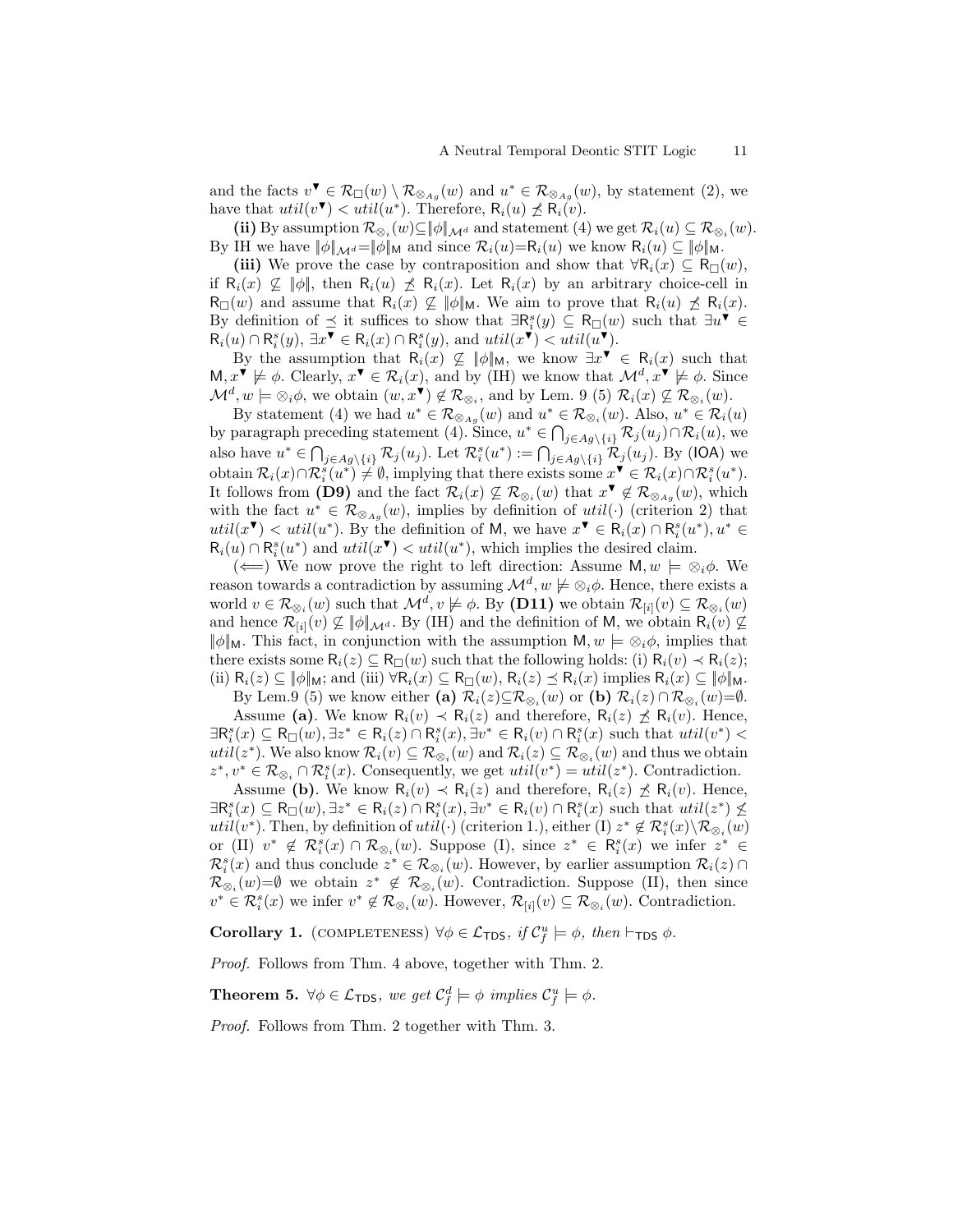The Problem with Two-Valued Utility Functions A well studied candidate function for assigning utilities to histories, is the *two-valued* approach where the range of utilities is  $\{0, 1\}$  (e.g. [\[12,](#page-13-3)[15\]](#page-13-4)). As a concluding remark of the present section, we briefly discuss the philosophical ramifications of using binary utility functions in a temporal setting.

Observe that, at a moment where all worlds have a utility of 1 (or all 0), every obligation becomes vacuously satisfied by definition—i.e.,  $\otimes_i \phi$  iff  $\Box \phi$ —and every choice will ensure all optimal outcomes. (NB. This also holds when all intersections of choices of agents contain both 1 and 0.) If, in accordance with [\[12](#page-13-3)[,15\]](#page-13-4), utilities are assigned to complete histories (thus remaining constant through time) obligations will also be vacuously satisfied at every future moment from thereon. (As one moves into the future, the set of histories passing through a moment decreases.) Of course, at such moments *contrary to duty* (CTD) reasoning, that is reasoning about one's reparational oughts, becomes impossible because CTD obligations require the possibility to violate one's obligations in the first place.

Hence, in order to reason with CTD obligations in temporal utilitarian STIT logics, we must consider deliberative obligations, i.e.,  $\otimes_i \phi \wedge \neg \Box \phi$ . Unfortunately, this too has a drawback, namely, at such moments always at least one of the following two scenarios holds: (1) The worlds in the intersection of all agents acting in accordance with their duty must all have value 1. (2) The worlds in the intersection of all agents violating their duty, must all have value 0.



<span id="page-11-0"></span>**Fig. 1.** The only three scenarios where  $\otimes_i \phi \wedge \otimes_j \phi \wedge \neg \Box \phi$  holds true at  $\mathcal{R}_{\Box}(w)$  (for  $Ag = \{i, j\}$  with 2 choices). Choices of i are vertically presented, those of j horizontally. The symbol  $\forall n$  means every history is assigned value n, and  $\exists n$  means that some history is assigned n, for  $n \in \{0,1\}$ . Optimal choices are shaded and darker shaded when overlapping. At all  $\forall k$  outcomes (with  $k \in \{0, 1\}$ ), CTD reasoning becomes impossible.

Fig. [1](#page-11-0) illustrates the (only) three possible scenarios: Sub-figure (i) implies the impossibility of CTD reasoning in all cases in which at least one agent satisfies its obligation. Sub-figure (ii) implies that there is no CTD possible in every case witnessing at least one agent violating its obligation. Last, sub-figure (iii) indicates that CTDs only work if one of the agents satisfies her obligation if and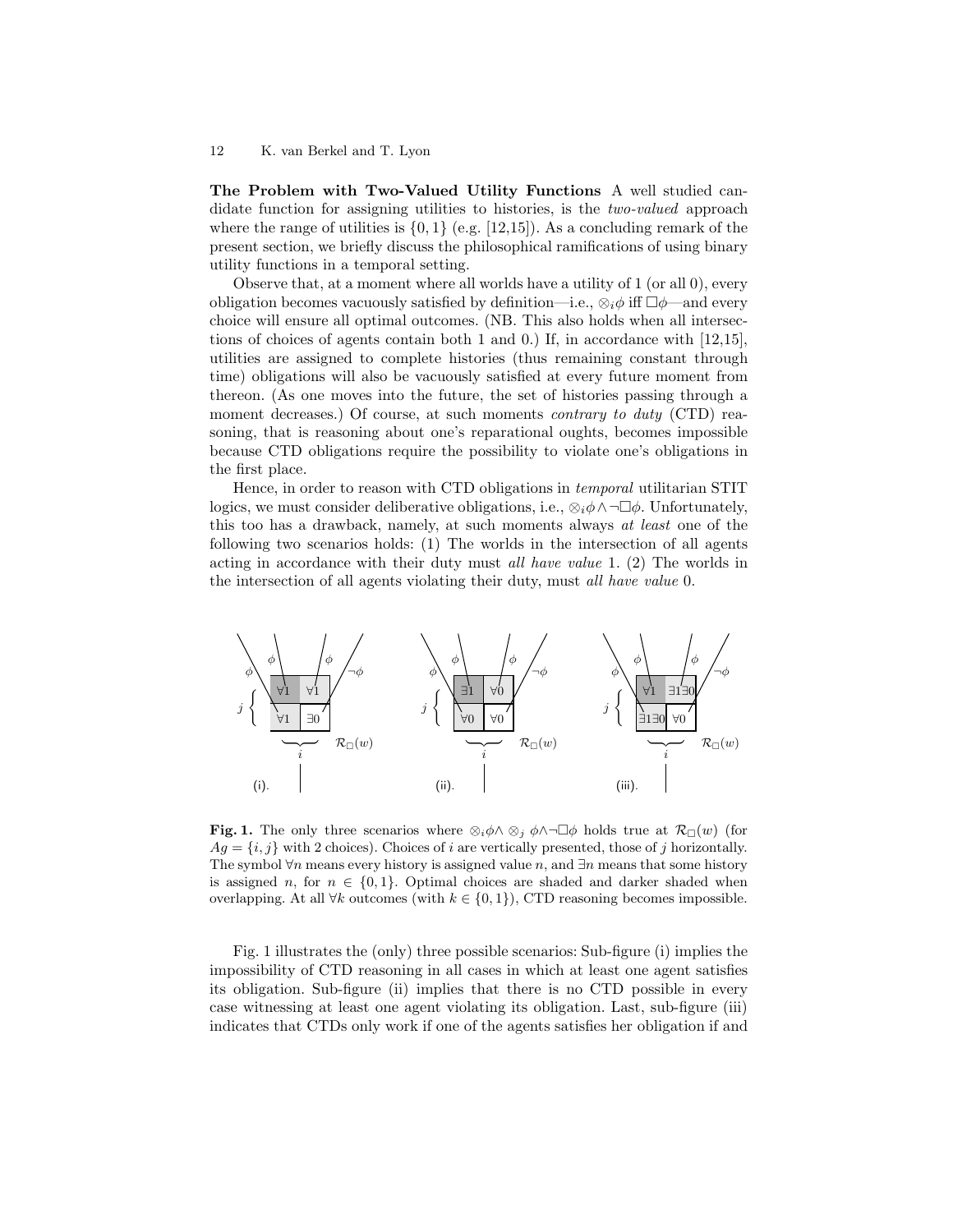only if the other violates his. All cases are undesirable, since they do not allow for recuperation in those situations in which they clearly should.

The above shows that, although  $\otimes_i$  does not depend on any temporal aspect [\[15\]](#page-13-4), we can identify utility functions that are less suitable for temporal extensions of STIT. Binary functions relative to moments only, do not cause these problems (although they have their own issues [\[12\]](#page-13-3)). In the case where the function ranges, for example, over the set of reals, it is possible to assign utilities in such a way that there is always a CTD obligation available. In future work, we aim to specify such utility functions, making particular use of temporal aspects of TDS-frames.

# 5 Conclusion and Future Work

In this paper, we extended deontic STIT logic [\[15\]](#page-13-4) to the temporal setting, incorporating the logic Tstit [\[14\]](#page-13-7). In doing so, we answered a long standing open question (e.g. see [\[3](#page-12-3)[,12](#page-13-3)[,15\]](#page-13-4)). We showed that the resulting logic TDS is sound and complete with respect to its class of relational temporal deontic frames. We dubbed these frames *neutral* since they allowed us to obtain adequacy of the calculus, while allowing us to refrain from committing to particular utility functions. Subsequently, we showed how these neutral frames can be transformed into particular utilitarian models, while preserving truth. However, we also briefly argued that in a temporal setting, binary value assignments to histories can generate undesirable behavior with respect to contrary to duty obligations.

For future work, we leave open the problem of whether Tstit, or its extension TDS, is decidable. Furthermore, we aim to investigate alternative utility assignments, e.g., it might be interesting to consider a dynamic approach taking into account that natural agents have limited foresight relative to (future) utilities.

### <span id="page-12-0"></span>References

- 1. Arkoudas, K., Bringsjord S., Bello, P.: Toward ethical robots via mechanized deontic logic. In: AAAI Fall Symposium on Machine Ethics, pp.17–23 (2005)
- <span id="page-12-4"></span>2. Balbiani, P., Herzig, A., Troquard, N.: Alternative axiomatics and complexity of deliberative STIT theories. Journal of Philosophical Logic, 37(4), pp.387–406. Springer (2008)
- <span id="page-12-3"></span>3. Belnap, N, Perloff, M., Xu, M.: Facing the future: Agents and choices in our indeterminist world. Oxford University Press on Demand, Oxford (2001)
- <span id="page-12-5"></span><span id="page-12-1"></span>4. Bentham, J.: An Introduction to the Principles of Morals and Legislation. (1789)
- 5. Berkel, K. van, Lyon, T.: Cut-free Calculi and Relational Semantics for Temporal STIT Logics. In: JELIA 2019: Joint European Conference on Logics in Artificial Intelligence, Springer Cham (2019)
- <span id="page-12-6"></span>6. Blackburn, P., de Rijke, M., Venema, Y.: Modal logic. Cambridge University Press, Cambridge (2001)
- <span id="page-12-2"></span>7. Broersen, J., Abarca, A.I. Ramírez: A Logic of Objective and Subjective Oughts. In: JELIA 2019: Joint European Conference on Logics in Artificial Intelligence. Springer, Cham, pp.629-641 (2019)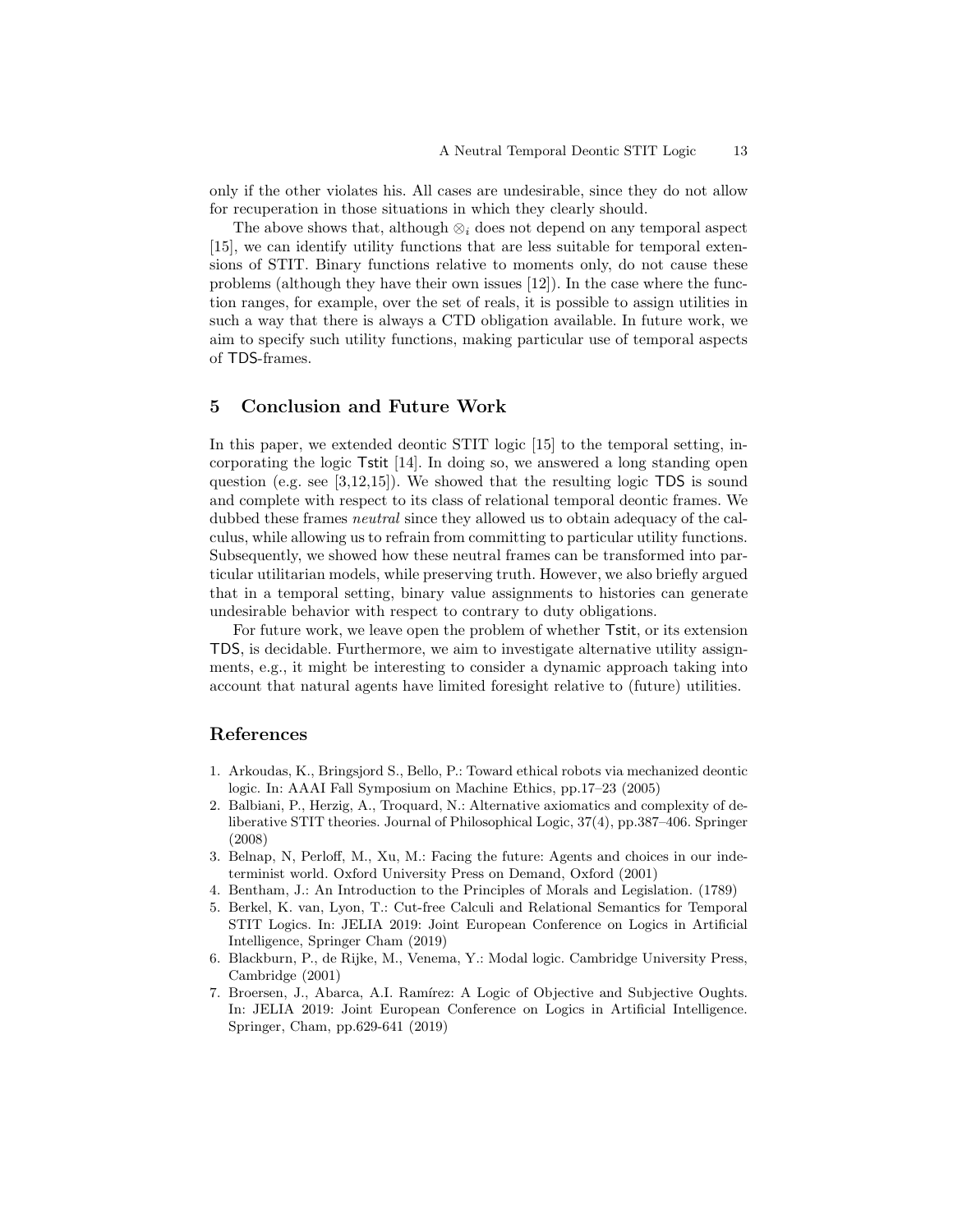- 14 K. van Berkel and T. Lyon
- <span id="page-13-9"></span><span id="page-13-0"></span>8. Gabbay, D. M., Hodkinson, I., Reynolds, M.: Temporal logic: Mathematical foundations and computational aspects. Oxford University Press, Oxford (1994)
- <span id="page-13-1"></span>9. Gerdes, J.C., Thornton, S.M.: Implementable ethics for autonomous vehicles. In: Autonomes fahren, pp.87–102. Springer Vieweg, Berlin, Heidelberg (2015)
- 10. Goodall, N.J.: Machine ethics and automated vehicles. In: Road vehicle automation, pp.93–102 . Springer, Cham (2014)
- <span id="page-13-6"></span>11. Herzig, A., Schwarzentruber, F.: Properties of logics of individual and group agency. In: Advances in Modal Logic (7), pp. 133–149. College Publications (2008)
- <span id="page-13-5"></span><span id="page-13-3"></span>12. Horty, J.: Agency and Deontic Logic. Oxford University Press (2001)
- 13. Horty, J. and Pacuit, E.: Action Types in STIT Semantics. The Review of Symbolic Logic 10(4), pp. 617–637 (2017)
- <span id="page-13-7"></span>14. Lorini, E.: Temporal STIT logic and its application to normative reasoning. Journal of Applied Non-Classical Logics 23 (4), pp. 372–399 (2013)
- <span id="page-13-4"></span>15. Murakami, Y.: Utilitarian deontic logic. In: Advances in Modal Logic (5), pp. 211– 230. King's College Publications (2005)
- <span id="page-13-2"></span>16. Nayebpour, M. and Koehn, D.: The Ethics of Quality: Problems and Preconditions. In: Journal of Business Ethics 44(1), pp. 37–48. Kluwer Academic Publishers (2003)
- 17. Prior, A. N.: Past, present and future. Clarendon Press, Oxford (1967)

# Appendix

# <span id="page-13-8"></span>A Proofs

**Theorem [1](#page-4-1)** (SOUNDNESS)  $\forall \phi \in \mathcal{L}_{\text{TDS}}, \vdash_{\text{TDS}} \phi \text{ implies } \models \phi$ .

Proof. It suffices to show that all axioms are valid and all inference rules preserve validity over the class of TDS frames. The rules  $R0$  and  $R1$ , as well as axioms  $A0-A11$ , and  $A17-A25$  can be easily checked (See [\[14\]](#page-13-7)). We show that  $A13-A16$ are valid and that the  $R2$  preserves validity. Let  $M$  be an arbitrary TDS-model with  $w$  a world in  $M$ .

A13. Assume  $M, w \models \Box \phi$  and also that  $\mathcal{R}_{[i]}wu$  and  $\mathcal{R}_{\otimes_i}wv$ . By conditions (C1) and (D8), we know that  $\mathcal{R}_{[i]} \subseteq \mathcal{R}_{\Box}$  and  $\mathcal{R}_{\otimes_i} \subseteq \mathcal{R}_{\Box}$ , respectively. Therefore, it follows that  $\mathcal{R}_{\Box}wu$  and  $\mathcal{R}_{\Box}wv$ , which implies  $M, u \models \phi$  and  $M, v \models \phi$  by the assumption. This implies that  $M, w \models [i] \phi$  and  $M, w \models \otimes_i \phi$ .

A14. Assume  $M, w \models \otimes_i \phi$ . By condition (D9), there exists a v such that  $\mathcal{R}_{\Box}wv$ , and for all u in the model M, if  $\mathcal{R}_{[i]}vu$ , then  $\mathcal{R}_{\otimes_i}wu$ . Suppose further that  $\mathcal{R}_{[i]}vz$  for an arbitrary z; from this, and the previous statement, we may conclude that  $\mathcal{R}_{\otimes_i}wz$  holds, which by the initial assumption implies that  $M, z \models$ φ. Therefore,  $M, v \models [i] \phi$ , and since  $\mathcal{R}_{\Box} w v$  holds for some v, we have that  $M, w \models \Diamond [i] \phi.$ 

A15. Assume  $M, w \models \Diamond \otimes_i \phi$ . Thus, there exists a u such that  $\mathcal{R}_{\Box}wu$  and  $M, u \models \otimes_i \phi$ . Consider an arbitrary v and z such that  $\mathcal{R}_{\Box} w v$  and  $\mathcal{R}_{\otimes_i} v z$ . By condition (D10), and the fact that  $\mathcal{R}_{\Box}wu, \mathcal{R}_{\Box}wv$ , and  $\mathcal{R}_{\otimes_i}vz$  hold, we may conclude that  $\mathcal{R}_{\otimes_i}uz$  holds. Consequently,  $M, z \models \phi$  holds; this fact, in conjunction with the assumption that  $\mathcal{R}_{\Box} w v$  and  $\mathcal{R}_{\otimes_i} v z$  hold for arbitrary v and z, implies that  $M, w \models \Box \otimes_i \phi$ .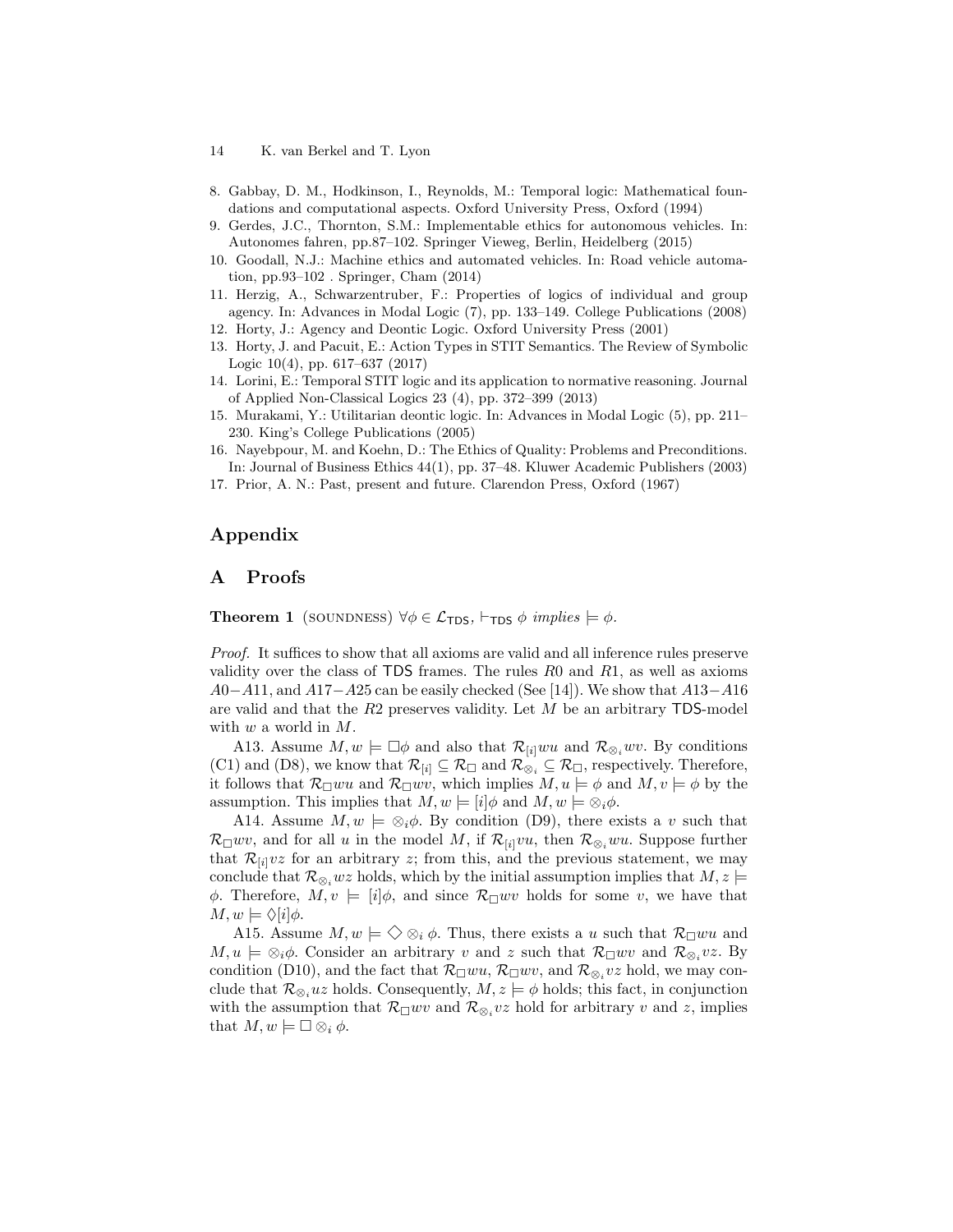A16. Assume  $M, w \models \Box (i | \phi \rightarrow i | \psi), M, w \models \otimes_i \phi$ , and  $\mathcal{R}_{\otimes_i} w u$  for an arbitrary u. By condition (D11), the assumption  $\mathcal{R}_{\otimes_i}wu$ , implies that there exists a world v such that (i)  $\mathcal{R}_{\Box}wv$ , (ii)  $\mathcal{R}_{[i]}vu$ , and (iii) for all z, if  $\mathcal{R}_{[i]}vz$ , then  $\mathcal{R}_{\otimes_i}wz$ . The initial assumption, along with fact (i) that  $\mathcal{R}_{\Box}wv$ , entails that  $M, v \models [i] \phi \rightarrow [i] \psi$ . Suppose that  $\mathcal{R}_{[i]} v x$  for an arbitrary x; from fact (iii) we may conclude that  $\mathcal{R}_{\otimes_i}wz$ , which with the assumption that  $M, w \models \otimes_i \phi$ , implies that  $M, z \models \phi$ . Hence,  $M, v \models [i] \phi$ , implying that  $M, v \models [i] \psi$ . Last, since we know that  $\mathcal{R}_{[i]}vu$  by fact (ii), we can conclude that  $M, u \models \psi$ . Therefore,  $M, w \models \otimes_i \phi \rightarrow \otimes_i \psi$ .

Last, we show soundness of the IRR-rule from Tstit. Recall the rule:

$$
\frac{\Box \neg p \land \Box(\mathsf{G}p \land \mathsf{H}p)) \to \phi}{\phi}
$$
 if  $p$  is atomic and does not occur in  $\phi$ 

We assume that p does not occur in  $\phi$ . We prove the result by contraposition and assume that  $\phi$  is invalid. Therefore, we know there exists a model  $M = (F, V)$ s.t. F is a TDS-frame and  $M, w \not\models \phi$  for some  $w \in W$  of M. We define another TDS-model  $M' = (F, V')$  over the frame F and define the valuation V' as follows:

$$
V'(q) := \begin{cases} V(q) & \text{if } q \neq p, \\ W \setminus \mathcal{R}_{\square}(w) & \text{otherwise.} \end{cases}
$$

where  $\mathcal{R}_{\Box}(w) = \{v | (w, v) \in \mathcal{R}_{\Box}\}\$  (*i.e.* the valuation V' of p contains all worlds except for those sharing the same moment with w). Clearly, since  $\phi$  does not contain  $p$  and the other atomic propositions are valued in the same way in  $M$  as in M' we get that  $M', w \models \neg \phi$ . However, by the construction of V' and because F is irreflexive by condition (T7), we have that  $M', w \models \Box \neg p \land \Box(\mathsf{G}p \land \mathsf{H}p)$ ) (the irreflexivity excludes the possibility that for some  $u \in \mathcal{R}_{\Box}(w)$ ,  $M', u \models p \land \neg p$ . Since,  $M', w \not\models \phi$ , by Def. [3,](#page-3-1) we have that  $M', w \not\models (\Box \neg p \land \Box(\mathsf{G} p \land \mathsf{H} p)) \rightarrow \phi$ . Hence, we conclude that  $(\Box \neg p \land \Box(Gp \land \mathsf{H}p)) \rightarrow \phi$  is invalid as well.

<span id="page-14-0"></span>**Lemma 10.** Let  $\Gamma$  be a MCS. Then,  $\Gamma$  has the following properties:

- $\Gamma$   $\vdash$  TDS  $\phi$  iff  $\phi \in \Gamma$ ;
- $\phi \in \Gamma$  iff  $\neg \phi \notin \Gamma$ ;
- $-\phi \wedge \psi \in \Gamma$  iff  $\phi \in \Gamma$  and  $\psi \in \Gamma$ .

Proof. We prove each of the claims in turn:

- (i) Assume that  $\phi \notin \Gamma$ . Since  $\Gamma$  is a maximal, we know that  $\Gamma \cup {\phi}$  is inconsistent, i.e.,  $\Gamma \vdash_{\text{TDS}} \phi \rightarrow \bot$ . Due to the fact that  $\Gamma$  is consistent, we know that  $Γ \nvdash$ TDS  $φ$ . For the opposite direction observe that if  $φ ∈ Γ$ , then trivially  $\Gamma \vdash_{\textsf{TDS}} \phi$ .
- (ii) Suppose that  $\phi \in \Gamma$ . Observe that if  $\neg \phi \in \Gamma$  as well, then  $\Gamma$  would be inconsistent; hence,  $\neg \phi \notin \Gamma$ . For the backwards direction, assume that  $\neg \phi \notin \Gamma$ .  $\Gamma$ . If  $\phi \notin \Gamma$  as well, then since  $\Gamma$  is a MCS, we know that both  $\Gamma \cup \{\phi\} \vdash_{\text{TDS}} \bot$ and  $\Gamma \cup {\neg \phi}$   $\vdash_{\text{TDS}} \bot$ . However, this implies that  $\Gamma \vdash_{\text{TDS}} \phi \land \neg \phi$ , thus contradicting the consistency of  $\Gamma$ . This implies that  $\phi \in \Gamma$ .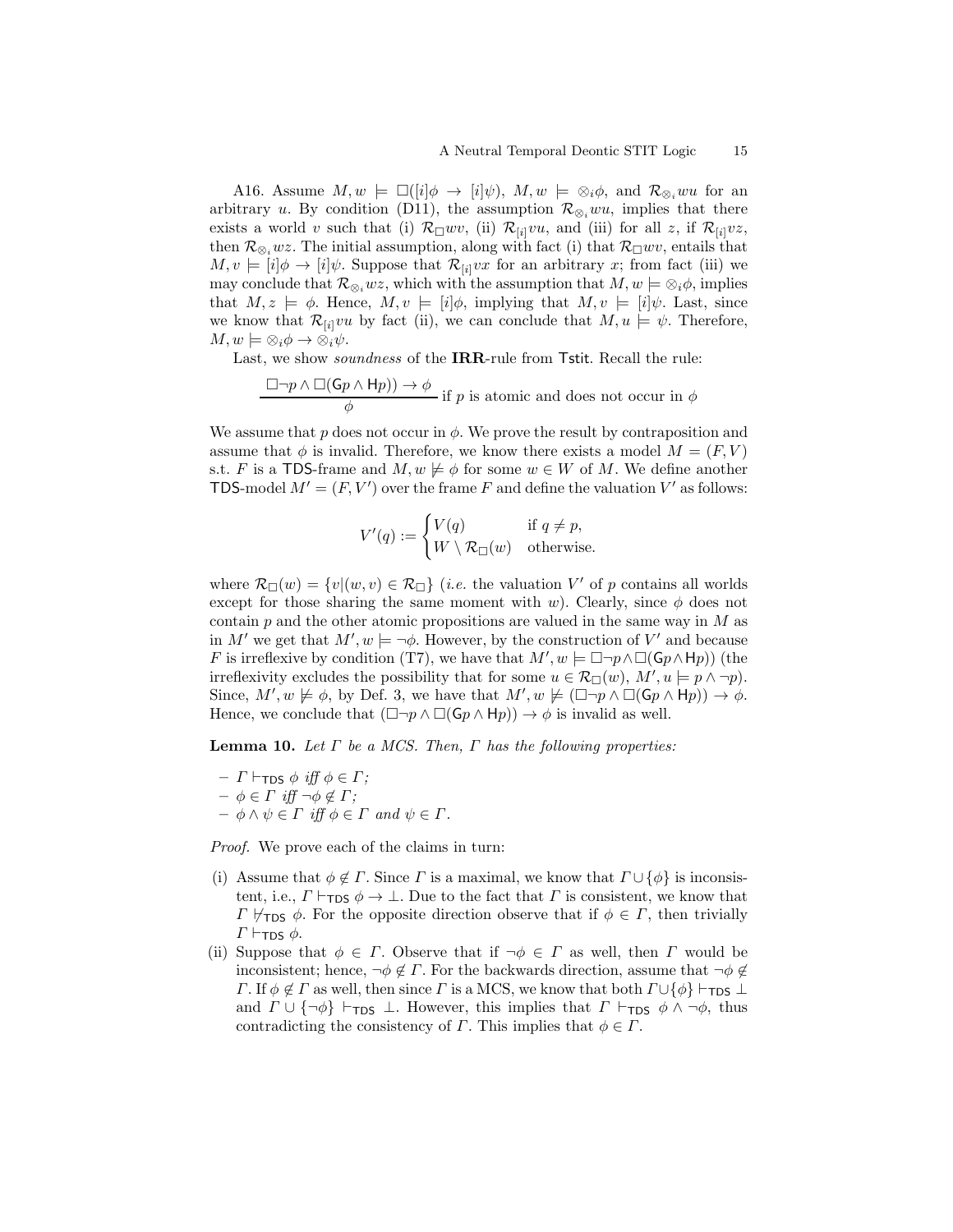- 16 K. van Berkel and T. Lyon
- (iii) If  $\phi \wedge \psi \in \Gamma$ , then by fact (i)  $\phi \in \Gamma$  and  $\psi \in \Gamma$  since both  $\phi$  and  $\psi$  are derivable from  $\Gamma$  when  $\phi \land \psi \in \Gamma$ . The opposite direction is proved similarly.

<span id="page-15-0"></span>**Lemma 11.** Let  $\langle \alpha \rangle$  be dual to  $[\alpha] \in \text{Box}$ . Then,  $\mathcal{R}_{[\alpha]} \Gamma \Delta$  iff for all  $\phi \in \mathcal{L}_{\text{TDS}}$ , if  $\phi \in \Delta$ , then  $\langle \alpha \rangle \phi \in \Gamma$ .

*Proof.* Let  $\langle \alpha \rangle$  be dual to  $\alpha \in \mathsf{Boxes}$  and let  $\Gamma$  and  $\Delta$  be maximally consistent IRR-theories. We prove both directions of the equivalence.

First, assume that  $\mathcal{R}_{[\alpha]} \Gamma \Delta$  holds and consider an arbitrary  $\phi \in \Delta$ . Since  $\Delta$ is a MCS, we know that  $\neg \phi \notin \Delta$ , which implies by the definition of  $\mathcal{R}_{[\alpha]}$  that  $[\alpha] \neg \phi \notin \Gamma$ . Due to the fact that  $\Gamma$  is a MCS, this implies that  $\neg[\alpha] \neg \phi \in \Gamma$ , which further implies that  $\langle \alpha \rangle \phi \in \Gamma$ .

For the opposite direction of the equivalence assume that for all  $\phi \in \mathcal{L}_{\text{TDS}}$ , if  $\phi \in \Delta$ , then  $\langle \alpha \rangle \phi \in \Gamma$ . Let  $\psi \in \mathcal{L}_{\text{TDS}}$  and assume that  $[\alpha] \psi \in \Gamma$ . Then, since  $\Gamma$  is a MCS, we know that  $\langle \alpha \rangle \neg \psi \notin \Gamma$ . Therefore,  $\neg \psi \notin \Delta$ , which implies that  $\psi \in \Delta$ since  $\Delta$  is a MCS. Since  $\psi$  was arbitrary, we have established that  $\mathcal{R}_{[\alpha]}I\Delta$ .

**Lemma [2](#page-5-0)** Let  $\phi \in \mathcal{L}_{\text{TDS}}$  be a consistent formula. Then, there exists an IRRtheory  $\Gamma$  such that  $\phi \in \Gamma$ .

*Proof.* Let  $\phi \in \mathcal{L}_{\text{TDS}}$  be a consistent formula. We enumerate the formulae of  $\mathcal{L}_{\text{TDS}}$  so that each formula in odd position is an element of Zig and make use of this enumeration to build an increasing sequence of consistent theories  $\Gamma_0$ ,  $\Gamma_1$ ,  $..., T_n, ...$ 

We let  $\Gamma_0 := \{ \phi \wedge \Box \neg p \wedge \Box(Gp \wedge \mathsf{H}p) \}$  for some propositional variable p not occurring in  $\phi$ . We define the sequence of  $\Gamma_n$  (for  $n > 0$ ) as follows: Assume that  $\Gamma_n$  is defined and consider  $\psi_n$  of the enumeration. We know that either  $\Gamma_n \cup \{\neg \psi_n\}$  is consistent or  $\Gamma_n \cup \{\psi_n\}$  is consistent. If  $\Gamma_n \cup \{\neg \psi_n\}$  is consistent, set  $\Gamma_{n+1} := \Gamma_n \cup {\neg \psi_n}$ . If  $\Gamma_n \cup {\psi_n}$  is consistent, then there are two cases to consider: either (i) n is even or (ii) n is odd. If n is even, then set  $\Gamma_{n+1}$  :=  $\Gamma_n \cup \{\psi_n\}.$  Otherwise, set  $\Gamma_{n+1} := \Gamma_n \cup \{\psi_n, \psi_n(q)\}\,$ , where q is a propositional variable not occurring in  $\Gamma_n$  or  $\psi$ . We define our desired maximally consistent IRR-theory as follows:

$$
\varGamma:=\bigcup_{n\in\mathbb{N}}\varGamma_n
$$

To finish the proof we need to show that  $\Gamma$  is both a MCS and IRR-theory. We first prove that (i)  $\Gamma$  is a MCS and then show that (ii)  $\Gamma$  is an IRR-theory.

To prove claim (i), it is useful to first prove that for all  $n \in \mathbb{N}$ , each  $\Gamma_n$ is consistent. We show this claim by induction on  $n$ . In the base case, assume for a contradiction that  $\Gamma_0 = \{\phi \land \Box \neg p \land \Box(Gp \land \mathsf{H}p)\}\$ is inconsistent. Hence,  $\Box\neg p\land\Box(Gp\land Hp)\land\phi\vdash_{\mathsf{TDS}}\bot$ , which further implies that  $\vdash_{\mathsf{TDS}}\Box\neg p\land\Box(\mathsf{G}p\land Hp)\rightarrow$  $(\phi \rightarrow \bot)$ . We may infer from the rule R2 that  $\vdash_{\text{TDS}} \phi \rightarrow \bot$ . However, we know that  $\phi$  is consistent, meaning that  $\nvdash_{TDS} \phi \rightarrow \bot$ . We have thus obtained a contradiction implying then that  $\Gamma_0$  is in fact consistent. For the inductive step assume that  $\Gamma_n$  is consistent. We want to show that  $\Gamma_{n+1}$  is consistent. This trivially follows by the definition of  $\Gamma_{n+1}$ .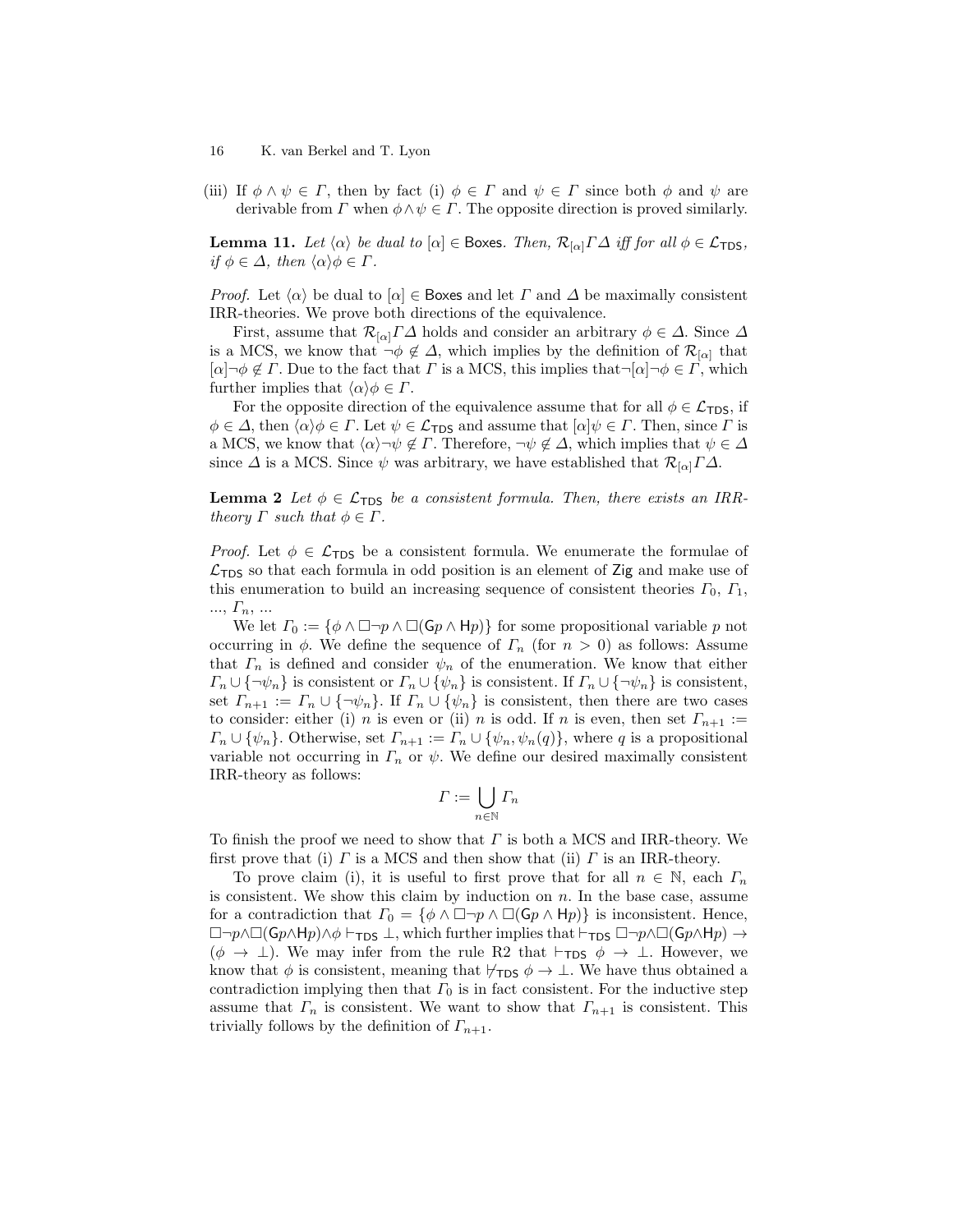To prove that  $\Gamma$  is a MCS, we must show that  $\Gamma$  is both consistent and maximal. Assume for a contradiction that  $\Gamma$  is inconsistent. Then, this implies that for some finite subset  $\Gamma'$  of  $\Gamma$ ,  $\Gamma' \vdash \bot$ . However, if this is the case, then there exists some  $\Gamma_n$  such that  $\Gamma_n$  ⊢<sub>TDS</sub>  $\perp$ . We know that this cannot be the case by the previous paragraph, and so,  $\Gamma$  must be consistent. Assume now that there exists some  $\Gamma'$  such that  $\Gamma \subset \Gamma'$  and  $\Gamma' \nvdash_{\mathsf{TDS}} \bot$ . Let  $\psi \in \Gamma' \setminus \Gamma$ . Since  $\psi$ is a formula in  $\mathcal{L}_{\text{TDS}}$ , we know that if was considered at some point during the construction of the sequence  $\Gamma_0, \Gamma_1, ..., \Gamma_n, ...$  Since  $\psi \notin \Gamma$  this implies that there exists some  $\Gamma_m$  such that  $\Gamma_m \cup \{\psi\}$  is inconsistent. Therefore,  $\Gamma_m \vdash_{\text{TDS}} \neg \psi$ , which implies that  $\Gamma \vdash_{\mathsf{TDS}} \neg \psi$ . Due to the fact that  $\Gamma \subset \Gamma'$ , it follows that  $\Gamma' \vdash_{\mathsf{TDS}} \neg \psi$ and  $\Gamma' \vdash_{\mathsf{TDS}} \psi$  since  $\psi \in \Gamma'$ , which is a contradiction. Therefore,  $\Gamma$  is a MCS.

We now prove that  $\Gamma$  is an IRR-theory. By construction we know that  $\phi \wedge$  $\Box \neg p \wedge \Box(\mathsf{G}p \wedge \mathsf{H}p) \in \Gamma_0 \subset \Gamma$ , and since  $\Gamma$  is a MCS, it follows that  $\Box \neg p \wedge \Box(\mathsf{G}p \wedge \Box p)$  $H_p \in \Gamma$ , thus satisfying the first condition of being an IRR-theory. The second condition of being an IRR-theory is satisfied by the fact that whenever a formula  $\psi \in \mathsf{Zig}$  is added to  $\Gamma_m \subset \Gamma$ , for  $m \in \mathbb{N}$ , the formula  $\psi(q)$  is added as well with q fresh.

**Lemma [3](#page-5-1)** Let  $\Gamma$  be a maximally consistent IRR-theory and let  $\langle \alpha \rangle$  be dual to [ $\alpha$ ]  $\in$  Boxes. For each formula  $\langle \alpha \rangle \phi \in \Gamma$  there exists a maximally consistent IRR-theory  $\Delta$  such that  $\mathcal{R}_{[\alpha]} \Gamma \Delta$ .

Proof. Similar to [\[14,](#page-13-7) Lem. 16].

**Lemma [6](#page-6-2)** Let  $\Gamma$  be an IRR-theory in W. Then, there exists an IRR-theory  $\Delta \in W$  such that  $\mathcal{R}_{\Box}^{dt} \Gamma \Delta$  and for every IRR-theory  $\Sigma \in W^{dt}$ , if  $\mathcal{R}_{[i]}^{dt} \Delta \Sigma$ , then  $\mathcal{R}^{dt}_{\otimes_i} \varGamma \varSigma.$ 

*Proof.* Let  $\Gamma$  be an arbitrary IRR-theory in  $W^{dt}$ . Since  $\Gamma$  is an IRR-theory, there is a propositional variable p such that  $name(p) \in \Gamma$ . Define

$$
\Delta_0 := \{ [i] \phi \mid \text{and } \phi \in \Gamma \} \cup \{ \psi \mid \Box \psi \in \Gamma \} \cup \{ name(p) \}.
$$

We will prove by contradiction that  $\Delta_0$  is consistent and then extend  $\Delta_0$  to an IRR-theory.

If  $\Delta_0$  is inconsistent, then

$$
\vdash_{\mathsf{TDS}} ([i] \phi_i \land \dots \land [i] \phi_n \land \psi_1 \land \dots \land \psi_n \land name(p)) \to \bot
$$

where  $\psi_1, \dots, \psi_m \in {\psi} | \Box \psi \in \Gamma$  and  $[i] \phi_1, \dots, [i] \phi_k \in {\psi} | \phi \otimes_i \phi \in \Gamma$ . Let  $\hat{\phi} = \phi_1 \wedge ... \wedge \phi_n$  and  $\hat{\psi} = \psi_1 \wedge ... \wedge \psi_n$ . Since,  $\vdash_{\mathsf{TDS}} [i] \hat{\phi} \leftrightarrow [i] \phi_1 \wedge ... \wedge [i] \phi_n$  we get

$$
\vdash_{\mathsf{TDS}} \hat{\psi} \land name(p) \to \neg[i]\hat{\phi}
$$

By necessitation for  $\Box$  and the  $\Box$  K-axiom, we get  $\vdash_{\text{TDS}} \Box(\hat{\psi} \land name(p)) \rightarrow$  $\Box \neg [i] \hat{\phi}$ , which implies  $\vdash_{\text{TDS}} \Box \hat{\psi} \land \Box name(p) \rightarrow \neg \Diamond [i] \hat{\phi}$ . Clearly, because  $\Box \hat{\psi} \in \Gamma$ ,  $name(p) \in \Gamma$  and  $\vdash_{\mathsf{TDS}} name(p) \rightarrow \Box name(p)$ , we have that  $\Gamma \vdash_{\mathsf{TDS}} \neg \Diamond[i] \phi$ . This implies that  $\neg \Diamond [i] \hat{\phi} \in \Gamma$  since  $\Gamma$  is an IRR-theory.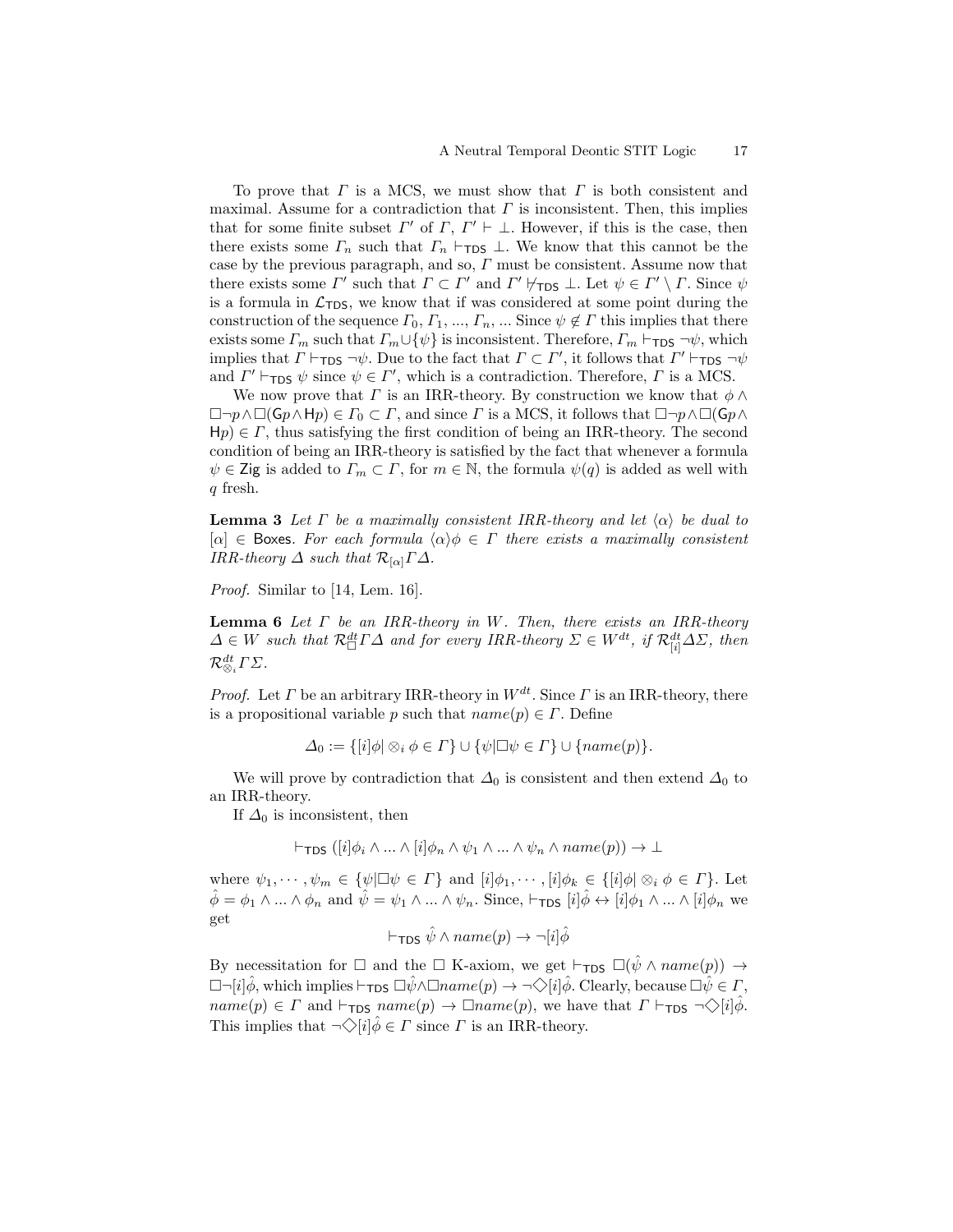Also, since  $\otimes_i \phi_1, ..., \otimes_i \phi_n \in \Gamma$  we have  $\otimes_i \phi_1 \wedge ... \wedge \otimes_i \phi_n \in \Gamma$  since  $\Gamma$  is an IRR-theory. By  $\vdash_{\mathsf{TDS}} \otimes_i \phi \leftrightarrow \otimes_i \phi_1 \wedge ... \wedge \otimes_i \phi_n$  we conclude  $\otimes_i \phi \in \Gamma$  as well. Since  $\otimes_i \phi \to \diamondsuit[i] \phi \in \Gamma$  because the formula is an instance of axiom A14, we obtain by modus ponens that  $\Diamond[i]\hat{\phi} \in \Gamma$ . Since  $\Gamma$  is an IRR-theory (and hence consistent) we obtain a contradiction, which proves that  $\Delta_0$  is consistent.

We now extend  $\Delta_0$  to an IRR-theory  $\Delta$  by first defining an increasing sequence  $\Delta_0$ ,  $\Delta_1$ , ...,  $\Delta_n$ , ... of sets of formulae. Suppose that  $\Delta_n$  is consistent and defined, and enumerate the formulae of  $\mathcal{L}_{\text{TDS}}$  so that each formula in odd position is an element of Zig; we aim to define  $\Delta_{n+1}$ .

Consider the formula  $\psi_n$ . Either,  $\Delta_n \cup {\neg \psi_n}$  is consistent or  $\Delta_n \cup {\psi_n}$ is consistent. If the former holds, then set  $\Delta_{n+1} := \Delta_n \cup {\neg \psi_n}$ . If the latter holds, then there are two subcases to consider: either  $n$  is even, in which case, we set  $\Delta_{n+1} := \Delta_n \cup \{\psi_n\}$ , or n is odd, in which which case,  $\Delta_n \cup \{\psi_n\}$  is consistent and  $\psi_n \in \mathsf{Zig}$ . We show that in the latter subcase we can find a propositional variable q such that  $\Delta_n \cup \{\psi_n, \psi_n(q)\}\$ is consistent; we then define  $\Delta_{n+1} := \Delta_n \cup \{ \psi_n, \psi_n(q) \}.$ 

Observe that

$$
\ominus_i \left(name(p) \land \bigwedge_{\chi \in \Delta_n \setminus \Delta_0} \chi \land \psi_n \right) \in \Gamma \tag{3}
$$

For otherwise,

$$
\otimes_i((name(p) \wedge \bigwedge_{\chi \in \Delta_n \setminus \Delta_0} \chi) \to \neg \psi_n) \in \Gamma
$$

since  $\Gamma$  is an IRR-theory and has the properties specified by Lem. [10.](#page-14-0) By the definition of  $\Delta_0$  it follows that

$$
[i]((name(p) \land \bigwedge_{\chi \in \Delta_n \setminus \Delta_0} \chi) \to \neg \psi_n) \in \Delta_n
$$

Using the fact that  $\vdash_{\mathsf{TDS}} [i] \theta \to \theta$  holds for any formula  $\theta$ , we infer that

$$
\Delta_n \vdash_{\mathsf{TDS}} (name(p) \land \bigwedge_{\chi \in \Delta_n \setminus \Delta_0} \chi) \to \neg \psi_n
$$

Since

$$
\Delta_n \vdash_{\mathsf{TDS}} name(p) \land \bigwedge_{\chi \in \Delta_n \setminus \Delta_0} \chi
$$

we may conclude that  $\Delta_n$  ⊢<sub>TDS</sub>  $\neg \psi_n$ , which contradicts the fact that  $\Delta_n \cup {\psi_n}$ is consistent. Therefore, since  $\Gamma$  is an IRR-theory and (1) holds, we know that

$$
\ominus_i \left(name(p) \land \bigwedge_{\chi \in \Delta_n \setminus \Delta_0} \chi \land \psi_n(q)\right) \in \Gamma \tag{4}
$$

Using this fact, we may prove that  $\Delta_{n+1} := \Delta_n \cup \{\psi_n, \psi_n(q)\}\$ is consistent, for suppose otherwise. Then, there exist  $\zeta_1, \dots, \zeta_m \in {\{\zeta|\Box \zeta \in \Gamma\}}$  and  $[i]\xi_1, \dots, [i]\xi_k \in$  $\{|i|\xi|\otimes_i\xi\in\Gamma\}$  such that

$$
\vdash_{\mathsf{TDS}} \zeta_1 \wedge \cdots \wedge \zeta_m \rightarrow ([i] \xi_1 \wedge \cdots \wedge [i] \xi_k \rightarrow \neg (name(p) \wedge \bigwedge_{\chi \in \Delta_n \setminus \Delta_0} \chi \wedge \psi_n(q)))
$$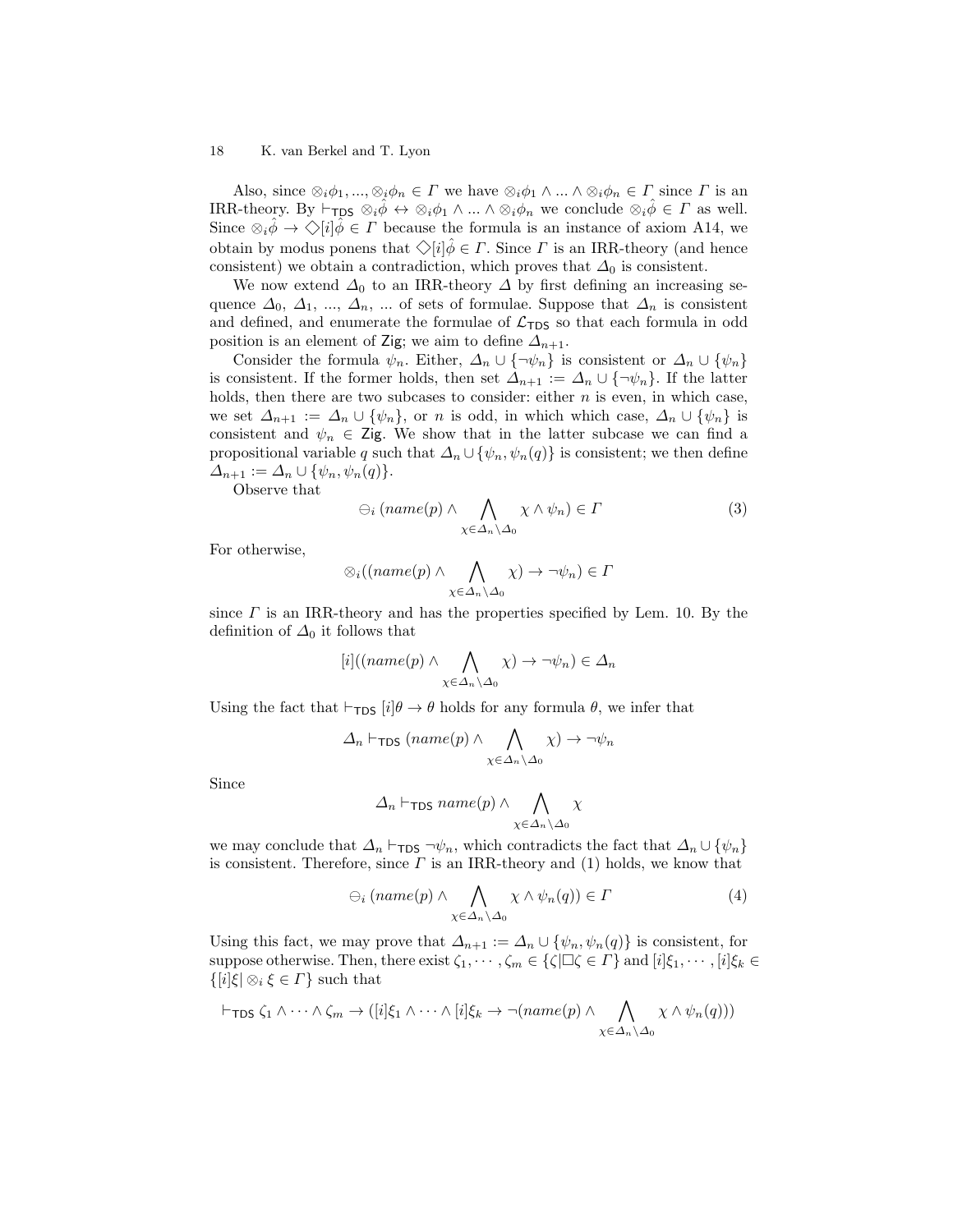By  $\otimes_i$  necessitation and the  $\otimes_i$  K-axiom, we can derive

$$
\vdash_{\mathsf{TDS}} \otimes_i (\zeta_1 \wedge \cdots \wedge \zeta_m) \rightarrow \otimes_i ([i] \xi_1 \wedge \cdots \wedge [i] \xi_k \rightarrow \neg (name(p) \wedge \bigwedge_{\chi \in \Delta_n \setminus \Delta_0} \chi \wedge \psi_n(q)))
$$

Using axiom A13 we obtain

$$
\vdash_{\mathsf{TDS}} \Box(\zeta_1 \wedge \cdots \wedge \zeta_m) \rightarrow \otimes_i([i] \xi_1 \wedge \cdots \wedge [i] \xi_k \rightarrow \neg (name(p) \wedge \bigwedge_{\chi \in \Delta_n \setminus \Delta_0} \chi \wedge \psi_n(q)))
$$

By our assumption and the fact that  $\Gamma$  is an IRR-theory, we know that  $\square(\zeta_1 \wedge$  $\cdots \wedge \zeta_m) \in \Gamma$ , implying that

$$
\otimes_i([i]\xi_1 \wedge \cdots \wedge [i]\xi_k \to \neg(name(p) \wedge \bigwedge_{\chi \in \Delta_n \setminus \Delta_0} \chi \wedge \psi_n(q))) \in \Gamma
$$

We infer the following using modal reasoning

$$
\otimes_i[i](\xi_1 \wedge \cdots \wedge \xi_k) \to \otimes_i \neg (name(p) \wedge \bigwedge_{\chi \in \Delta_n \setminus \Delta_0} \chi \wedge \psi_n(q))) \in \Gamma
$$

One can confirm that  $\vdash_{\mathsf{TDS}} \otimes_i \theta \to \otimes_i [i] \theta$  (See [\[15\]](#page-13-4)) holds for any formula  $\theta$ , and therefore

$$
\otimes_i(\xi_1 \wedge \cdots \wedge \xi_k) \to \otimes_i \neg(name(p) \wedge \bigwedge_{\chi \in \Delta_n \setminus \Delta_0} \chi \wedge \psi_n(q))) \in \Gamma
$$

Our assumption implies that  $\otimes_i(\xi_1 \wedge \cdots \wedge \xi_k) \in \Gamma$ , and so

$$
\otimes_i \neg (name(p) \land \bigwedge_{\chi \in \Delta_n \setminus \Delta_0} \chi \land \psi_n(q))) \in \Gamma
$$

This contradicts (2) and proves that  $\Delta_n \cup {\psi_n \psi_n(q)}$  is consistent.

It is easy to infer that  $\Delta$  is an IRR-theory by an argument similar to Lem. [2.](#page-5-0) Clearly,  $\mathcal{R}_{\Box}^{dt} \Gamma \Delta$  holds by the definition of  $\Delta$ . Last, let  $\Sigma$  be an arbitrary IRR-theory in  $W^{dt}$ . Assume that  $\mathcal{R}^{dt}_{[i]} \Delta \Sigma$  holds and let  $\otimes_i \xi \in \Gamma$ . By definition  $[i]\xi \in \Delta$ , and so,  $\xi \in \Sigma$  by the definition of the relation  $\mathcal{R}_{[i]}^{dt}$ , which completes the proof.

**Lemma [7](#page-6-3)** Let  $\Gamma$  and  $\Delta$  be IRR-theories in  $W^{dt}$  such that  $\mathcal{R}^{dt}_{\otimes_i} \Gamma \Delta$ . Then, there exists an IRR-theory  $\Sigma \in W$  such that  $\mathcal{R}_{\Box}^{dt} \Gamma \Sigma$ ,  $\mathcal{R}_{[i]}^{dt} \Sigma \Delta$ , and for all  $\Pi \in W^{dt}$ , if  $\mathcal{R}_{[i]}^{dt} \Sigma \Pi$ , then  $\mathcal{R}_{\otimes_i}^{dt} \Gamma \Pi$ .

Proof. To prove this lemma, we proceed differently compared to Lem[.6,](#page-6-2) making explicit use of the existence lemma (Lem. [3\)](#page-5-1). Let  $\Gamma$  and  $\Delta$  be IRR-theories in  $W^{dt}$ such that  $\mathcal{R}^{dt}_{\otimes_i} \Gamma \Delta$ . Then, there is a *name*(p) for some p such that  $name(p) \in \Delta$ . Since  $\phi \to \langle i \rangle \phi \in \Delta$  for any  $\phi \in \mathcal{L}_{\text{TDS}}$  we know  $\langle i \rangle name(p) \in \Delta$ . Hence, by Lem. [3](#page-5-1) we know there exists a  $\Sigma \in W^{dt}$  for which  $\mathcal{R}_{[i]}^{dt} \Delta \Sigma$ . First, we show (i)